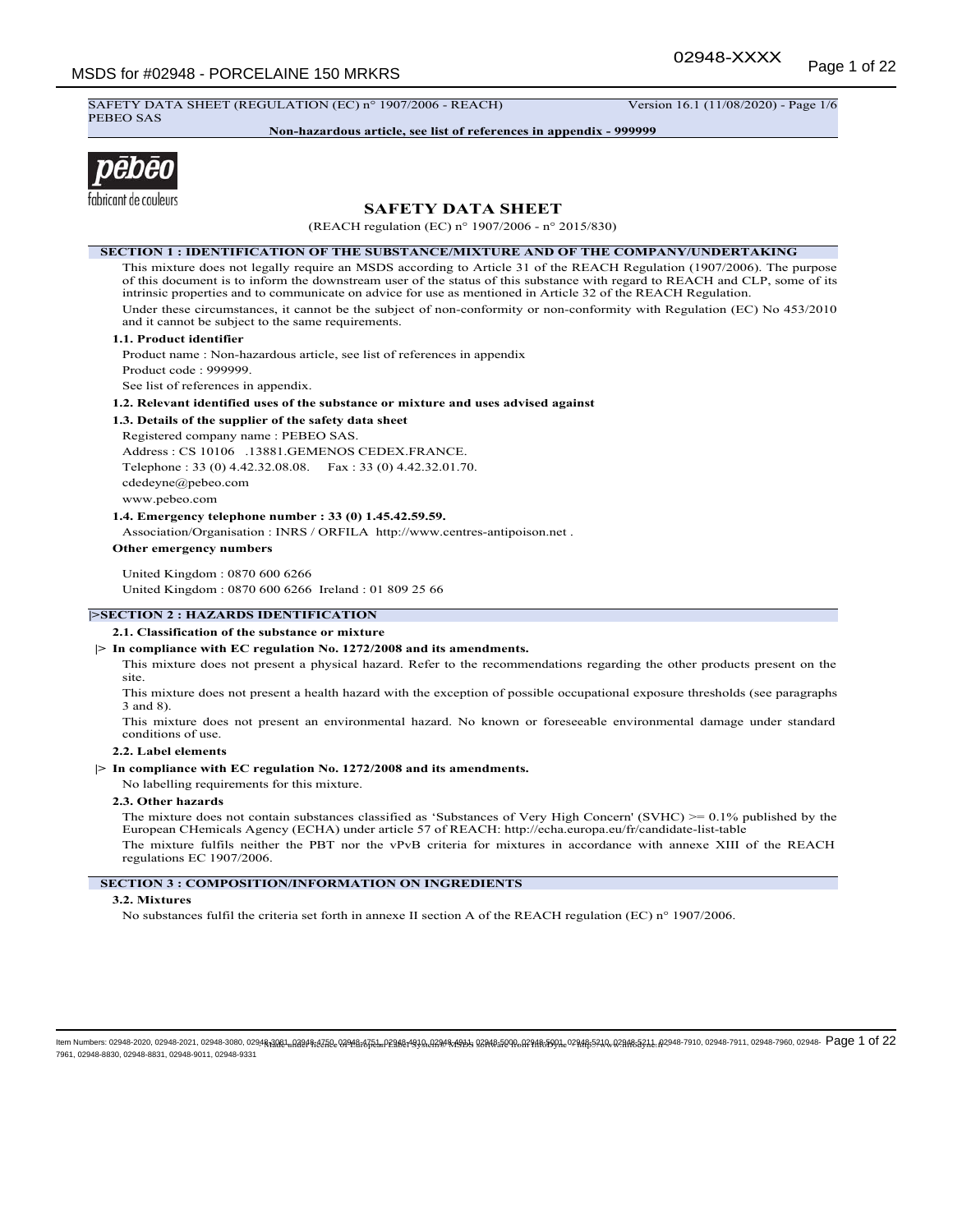# **Non-hazardous article, see list of references in appendix - 999999**

| <b>SECTION 4 : FIRST AID MEASURES</b>                                                                         |
|---------------------------------------------------------------------------------------------------------------|
| As a general rule, in case of doubt or if symptoms persist, always call a doctor.                             |
| NEVER induce swallowing by an unconscious person.                                                             |
| 4.1. Description of first aid measures                                                                        |
| In the event of splashes or contact with eyes :                                                               |
| Wash thoroughly with fresh, clean water for 15 minutes holding the eyelids open.                              |
| If there is any redness, pain or visual impairment, consult an ophthalmologist.                               |
| In the event of splashes or contact with skin:                                                                |
| Watch out for any remaining product between skin and clothing, watches, shoes, etc.                           |
| In the event of swallowing:                                                                                   |
| Seek medical attention, showing the label.                                                                    |
| 4.2. Most important symptoms and effects, both acute and delayed                                              |
| No data available.                                                                                            |
| 4.3. Indication of any immediate medical attention and special treatment needed                               |
| No data available.                                                                                            |
| <b>SECTION 5: FIREFIGHTING MEASURES</b>                                                                       |
| Non-flammable.                                                                                                |
| 5.1. Extinguishing media                                                                                      |
| 5.2. Special hazards arising from the substance or mixture                                                    |
| A fire will often produce a thick black smoke. Exposure to decomposition products may be hazardous to health. |
| Do not breathe in smoke.                                                                                      |
| In the event of a fire, the following may be formed :                                                         |
| - carbon monoxide (CO)                                                                                        |
| - carbon dioxide (CO2)                                                                                        |
| 5.3. Advice for firefighters                                                                                  |
| No data available.                                                                                            |
|                                                                                                               |
| <b>SECTION 6 : ACCIDENTAL RELEASE MEASURES</b>                                                                |
| 6.1. Personal precautions, protective equipment and emergency procedures                                      |
| Consult the safety measures listed under headings 7 and 8.                                                    |
| For first aid worker                                                                                          |
| First aid workers will be equipped with suitable personal protective equipment (See section 8).               |
| <b>6.2. Environmental precautions</b>                                                                         |
| Prevent any material from entering drains or waterways.                                                       |
| 6.3. Methods and material for containment and cleaning up                                                     |
| Retrieve the product by mechanical means (sweeping/vacuuming).                                                |
| 6.4. Reference to other sections                                                                              |
| No data available.                                                                                            |
| <b>&gt;SECTION 7 : HANDLING AND STORAGE</b>                                                                   |
| Requirements relating to storage premises apply to all facilities where the mixture is handled.               |
| $> 7.1$ . Precautions for safe handling                                                                       |
| Always wash hands after handling.                                                                             |
| <b>Fire prevention:</b>                                                                                       |
| Prevent access by unauthorised personnel.                                                                     |
| Recommended equipment and procedures :                                                                        |
|                                                                                                               |

For personal protection, see section 8.

Observe precautions stated on label and also industrial safety regulations.

ltem Numbers: 02948-2020, 02948-2021, 02948-3080, 0294<del>8,2021, 12298,1252, 02948;8752. 12298,18799, 12948,84990, 02848;870,02848,890,02848;580,02948534.0,02948-7910, 02948-7911, 02948-7910, 02948-7910, 02948-7910, 02948-7</del> 7961, 02948-8830, 02948-8831, 02948-9011, 02948-9331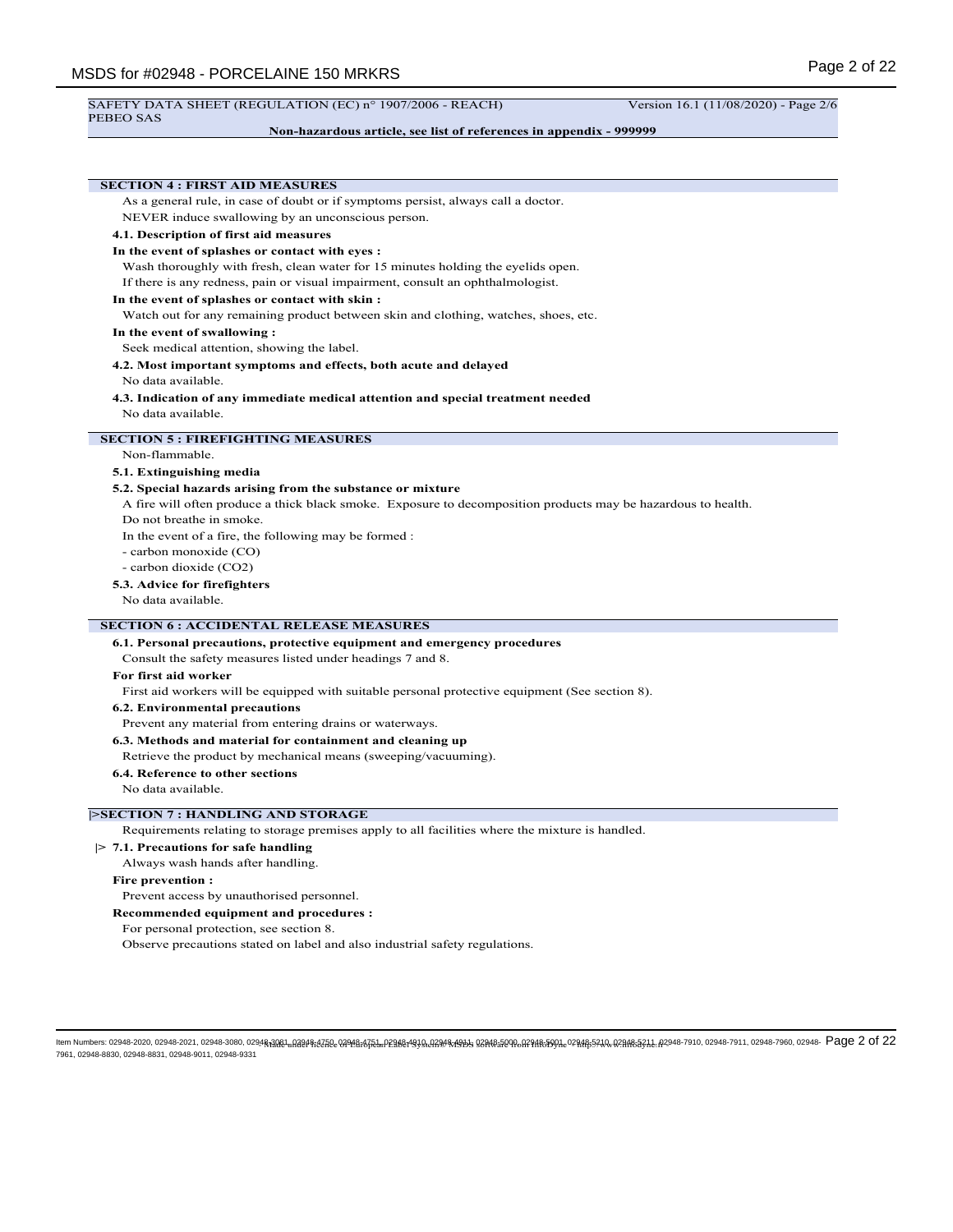#### SAFETY DATA SHEET (REGULATION (EC) n° 1907/2006 - REACH) Version 16.1 (11/08/2020) - Page 3/6 PEBEO SAS

**Non-hazardous article, see list of references in appendix - 999999**

## **Prohibited equipment and procedures :**

No smoking, eating or drinking in areas where the mixture is used.

### **7.2. Conditions for safe storage, including any incompatibilities**

No data available.

### **Storage**

Keep out of reach of children.

### **Packaging**

Always keep in packaging made of an identical material to the original.

- **7.3. Specific end use(s)**
- No data available.

## **|>SECTION 8 : EXPOSURE CONTROLS/PERSONAL PROTECTION**

**8.1. Control parameters**

## No data available.

### **8.2. Exposure controls**

### **Personal protection measures, such as personal protective equipment**

Pictogram(s) indicating the obligation of wearing personal protective equipment (PPE) :



Use personal protective equipment that is clean and has been properly maintained.

Store personal protective equipment in a clean place, away from the work area.

Never eat, drink or smoke during use. Remove and wash contaminated clothing before re-using. Ensure that there is adequate ventilation, especially in confined areas.

# **|> - Eye / face protection**

Avoid contact with eyes.

Before handling powders or dust emission, wear mask goggles in accordance with standard EN166.

## **|> - Hand protection**

Wear suitable protective gloves in the event of prolonged or repeated skin contact.

**- Body protection**

Work clothing worn by personnel shall be laundered regularly.

After contact with the product, all parts of the body that have been soiled must be washed.

- **Respiratory protection**
- Avoid breathing dust.
- Type of FFP mask :

Wear a disposable half-mask dust filter in accordance with standard EN149.

# **|>SECTION 9 : PHYSICAL AND CHEMICAL PROPERTIES**

| 9.1. Information on basic physical and chemical properties |               |
|------------------------------------------------------------|---------------|
| <b>General information:</b>                                |               |
| Physical state:                                            | Solid.        |
| > Important health, safety and environmental information   |               |
| $pH$ :                                                     | Not relevant. |
| Boiling point/boiling range:                               | Not relevant. |
| Flash point interval :                                     | Not relevant. |
| Vapour pressure $(50^{\circ}$ C) :                         | Not relevant. |
| Density:                                                   | >1            |
| Water solubility:                                          | Insoluble.    |
| Melting point/melting range:                               | Not relevant. |
| Self-ignition temperature :                                | Not relevant. |
|                                                            |               |

ltem Numbers: 02948-2020, 02948-2021, 02948-3080, 0294<del>8,2021, 12298,1252, 02948;8752. 122982;4899,072888;4999, 02848;5900,023148;5901,023148;5921,02948;583;1,02948-7910, 02948-7911, 02948-7910, 02948-7910, 02948-7910, 02</del> 7961, 02948-8830, 02948-8831, 02948-9011, 02948-9331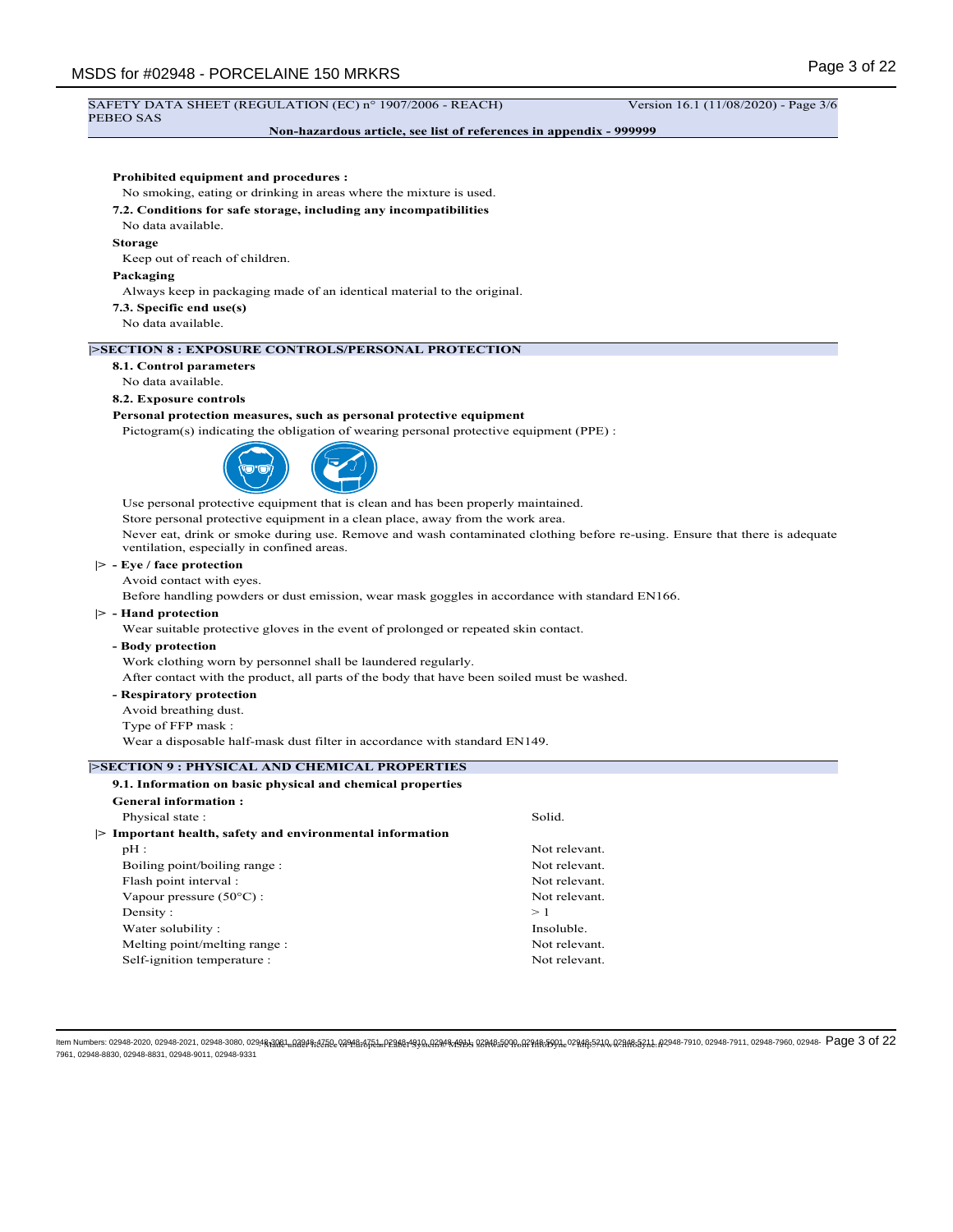| SAFETY DATA SHEET (REGULATION (EC) n° 1907/2006 - REACH)                                   | Version 16.1 (11/08/2020) - Page 4/6 |
|--------------------------------------------------------------------------------------------|--------------------------------------|
| PEBEO SAS<br>Non-hazardous article, see list of references in appendix - 999999            |                                      |
|                                                                                            |                                      |
| Decomposition point/decomposition range :<br>Not relevant.                                 |                                      |
| 9.2. Other information                                                                     |                                      |
| No data available.                                                                         |                                      |
| <b>SECTION 10 : STABILITY AND REACTIVITY</b>                                               |                                      |
| 10.1. Reactivity                                                                           |                                      |
| No data available.                                                                         |                                      |
| 10.2. Chemical stability                                                                   |                                      |
| This mixture is stable under the recommended handling and storage conditions in section 7. |                                      |
| 10.3. Possibility of hazardous reactions                                                   |                                      |
| No data available.                                                                         |                                      |
| 10.4. Conditions to avoid                                                                  |                                      |
| Avoid:                                                                                     |                                      |
| - formation of dusts                                                                       |                                      |
| Dusts can form an explosive mixture with air.                                              |                                      |
| 10.5. Incompatible materials                                                               |                                      |
| No data available.                                                                         |                                      |
| 10.6. Hazardous decomposition products                                                     |                                      |
| The thermal decomposition may release/form :                                               |                                      |
| - carbon monoxide (CO)                                                                     |                                      |
| - carbon dioxide (CO2)                                                                     |                                      |
| <b>SECTION 11 : TOXICOLOGICAL INFORMATION</b>                                              |                                      |
|                                                                                            |                                      |
| 11.1. Information on toxicological effects<br>No data available.                           |                                      |
| 11.1.1. Substances                                                                         |                                      |
| No toxicological data available for the substances.                                        |                                      |
| 11.1.2. Mixture                                                                            |                                      |
| No toxicological data available for the mixture.                                           |                                      |
| <b>SECTION 12 : ECOLOGICAL INFORMATION</b>                                                 |                                      |
| 12.1. Toxicity                                                                             |                                      |
| 12.1.2. Mixtures                                                                           |                                      |
| No aquatic toxicity data available for the mixture.                                        |                                      |
| 12.2. Persistence and degradability                                                        |                                      |
| No data available.                                                                         |                                      |
| 12.3. Bioaccumulative potential                                                            |                                      |
| No data available.                                                                         |                                      |
| 12.4. Mobility in soil                                                                     |                                      |
| No data available.                                                                         |                                      |
| 12.5. Results of PBT and vPvB assessment                                                   |                                      |
|                                                                                            |                                      |
| No data available.                                                                         |                                      |
| 12.6. Other adverse effects                                                                |                                      |

# **SECTION 13 : DISPOSAL CONSIDERATIONS**

Proper waste management of the mixture and/or its container must be determined in accordance with Directive 2008/98/EC.

# **13.1. Waste treatment methods**

Do not pour into drains or waterways.

ltem Numbers: 02948-2020, 02948-2021, 02948-3080, 0294<del>8,2021, 122948;12722, 02948;8752...p231821939,0,2788%,199</del>%8<del>2748,5900,027818,5901,</del>02781855920,029485391,02948-7910, 02948-7911, 02948-7910, 02948-7910, 02948-7911, 7961, 02948-8830, 02948-8831, 02948-9011, 02948-9331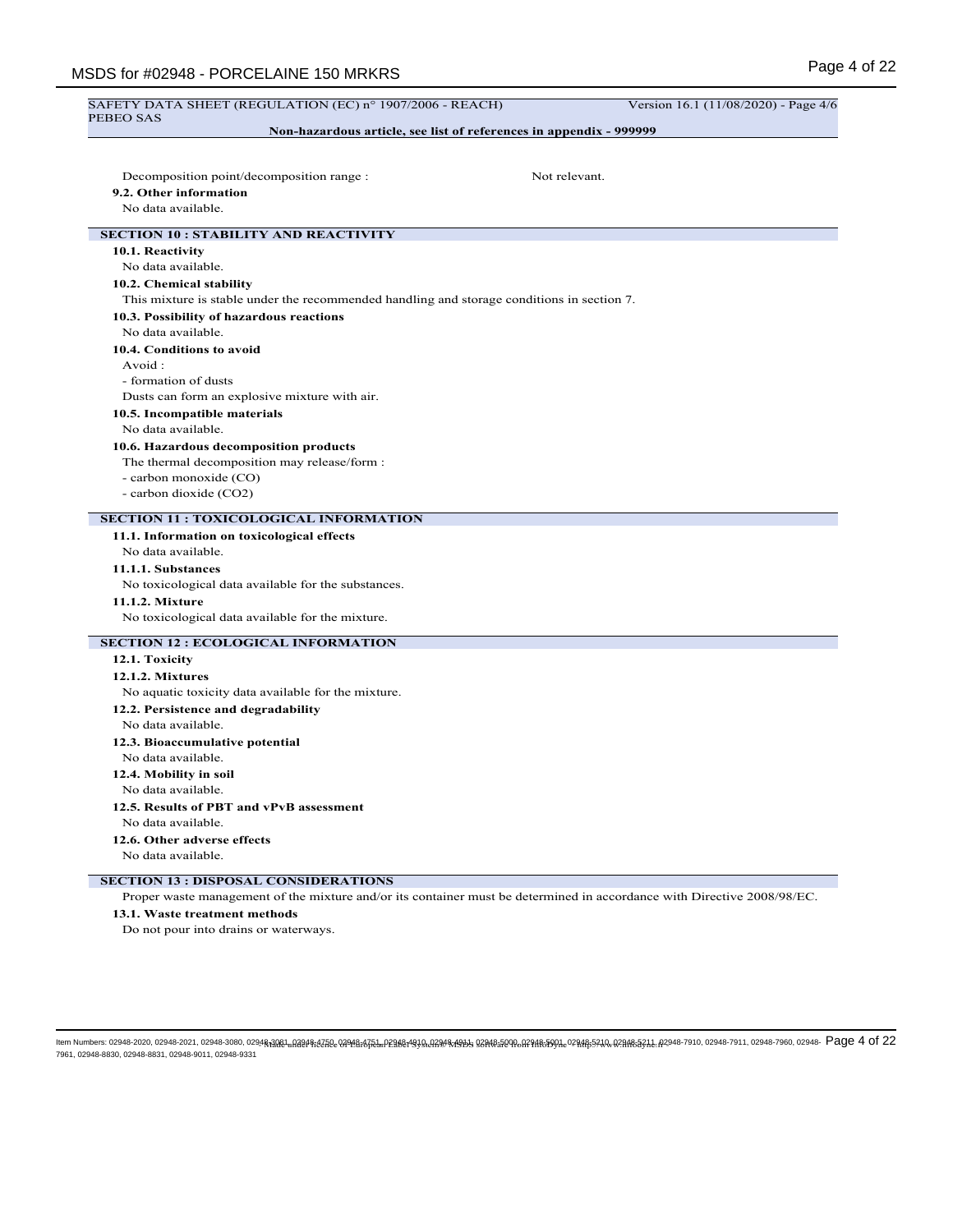#### SAFETY DATA SHEET (REGULATION (EC) n° 1907/2006 - REACH) Version 16.1 (11/08/2020) - Page 5/6 PEBEO SAS

## **Non-hazardous article, see list of references in appendix - 999999**

### **Waste :**

Waste management is carried out without endangering human health, without harming the environment and, in particular without risk to water, air, soil, plants or animals.

Recycle or dispose of waste in compliance with current legislation, preferably via a certified collector or company.

Do not contaminate the ground or water with waste, do not dispose of waste into the environment.

## **Soiled packaging :**

Empty container completely. Keep label(s) on container.

Give to a certified disposal contractor.

#### **Codes of wastes (Decision 2014/955/EC, Directive 2008/98/EEC on hazardous waste) :**

20 01 39 plastics

20 01 01 paper and cardboard

20 01 11 textiles

20 01 27 \* paint, inks, adhesives and resins containing dangerous substances

## **SECTION 14 : TRANSPORT INFORMATION**

Exempt from transport classification and labelling.

**14.1. UN number**

**14.2. UN proper shipping name**

**14.3. Transport hazard class(es)**

- **14.4. Packing group**
- -

-

-

**14.5. Environmental hazards**

- **14.6. Special precautions for user**
- -

## **|>SECTION 15 : REGULATORY INFORMATION**

# **15.1. Safety, health and environmental regulations/legislation specific for the substance or mixture**

**|> - Classification and labelling information included in section 2:**

The following regulations have been used:

- EU Regulation No. 1272/2008 amended by EU Regulation No. 2020/217 (ATP 14)
- **Container information:**
- No data available. **- Particular provisions :**
- No data available.

**- Standardised American system for the identification of hazards presented by the product in view of emergency procedures (NFPA 704) :**

NFPA 704, Labelling: Health=0 Inflammability=1 Instability/Reactivity=1 Specific Risk=none



**15.2. Chemical safety assessment** No data available.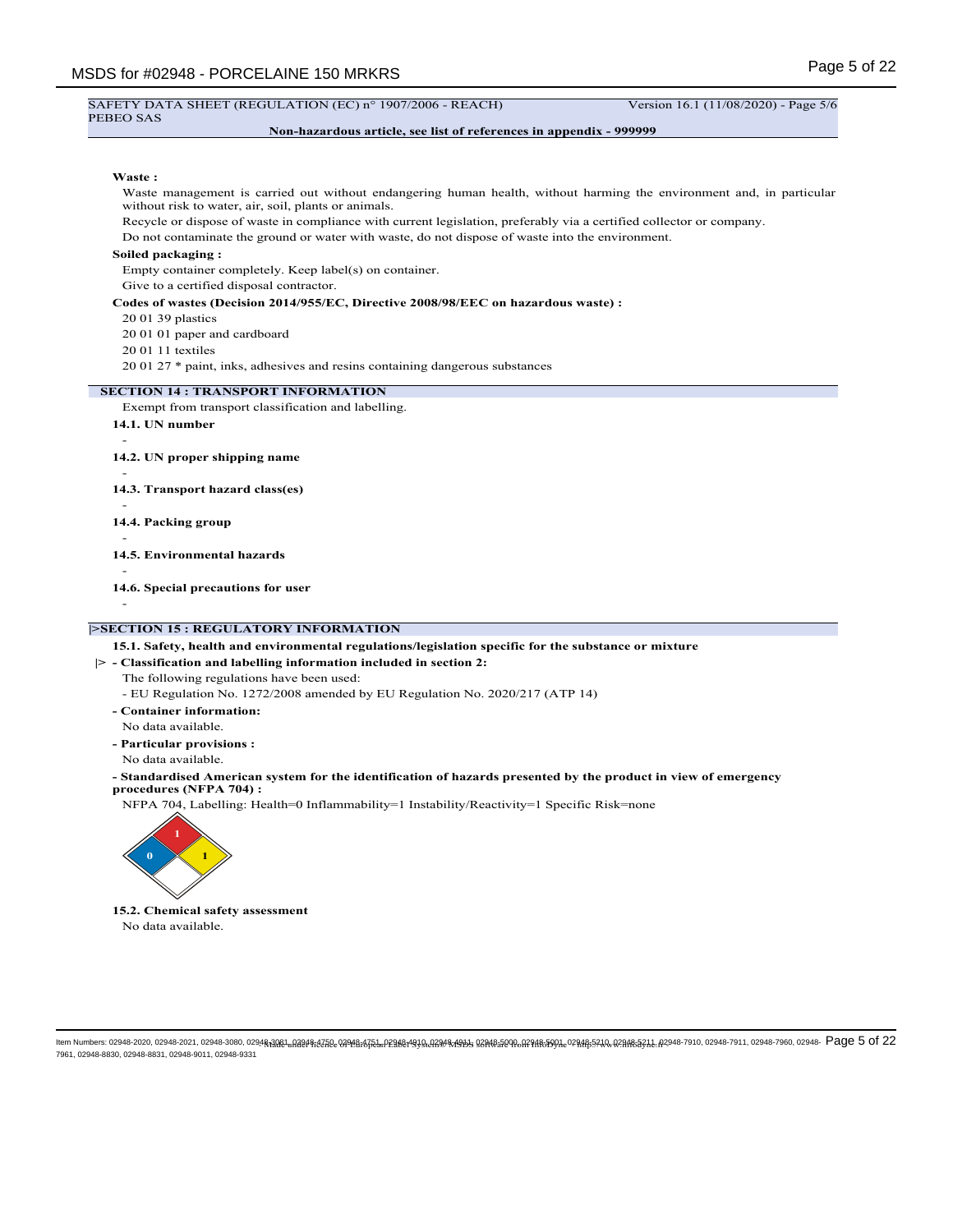## SAFETY DATA SHEET (REGULATION (EC) n° 1907/2006 - REACH) Version 16.1 (11/08/2020) - Page 6/6

PEBEO SAS

## **Non-hazardous article, see list of references in appendix - 999999**

## **SECTION 16 : OTHER INFORMATION**

Since the user's working conditions are not known by us, the information supplied on this safety data sheet is based on our current level of knowledge and on national and community regulations.

The mixture must not be used for other uses than those specified in section 1 without having first obtained written handling instructions.

It is at all times the responsibility of the user to take all necessary measures to comply with legal requirements and local regulations.

The information in this safety data sheet must be regarded as a description of the safety requirements relating to the mixture and not as a guarantee of the properties thereof.

#### **Abbreviations :**

ADR : European agreement concerning the international carriage of dangerous goods by Road.

IMDG : International Maritime Dangerous Goods.

IATA : International Air Transport Association.

ICAO : International Civil Aviation Organisation

RID : Regulations concerning the International carriage of Dangerous goods by rail.

WGK : Wassergefahrdungsklasse (Water Hazard Class).

PBT: Persistent, bioaccumulable and toxic.

vPvB : Very persistent, very bioaccumulable.

SVHC : Substances of very high concern.

ltem Numbers: 02948-2020, 02948-2021, 02948-3080, 0294<del>8,2021, 12298,1252, 02948;8752. 02948;8751. 02848;7899,0,2788,8590,02788,590,027818;590,02918;592,0,029485363,2,02948-7910, 02948-7911, 02948-7910, 02948-7910, 02948-</del> 7961, 02948-8830, 02948-8831, 02948-9011, 02948-9331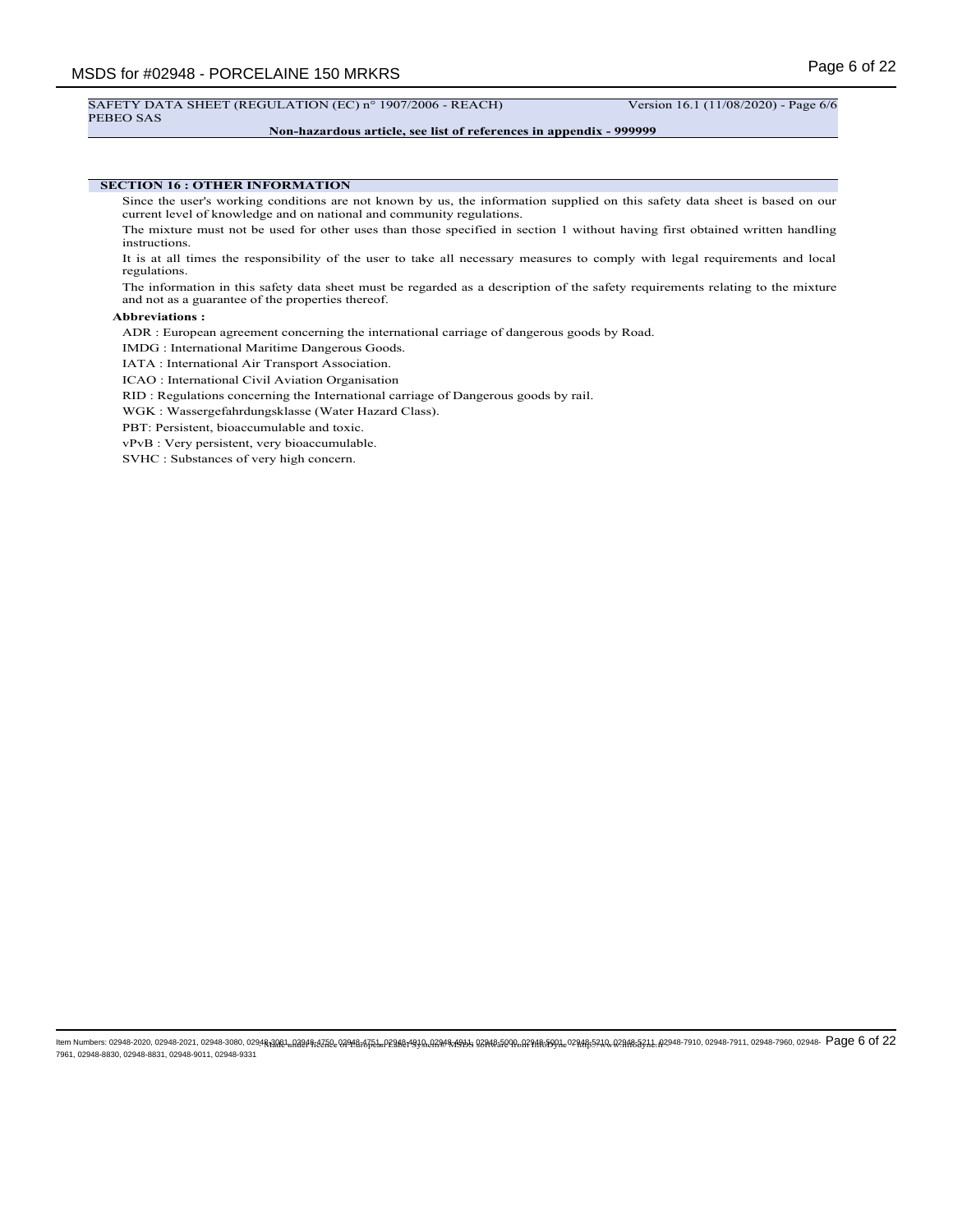| ZV921437<br>ACR MARK1.2 ARGENT<br>ACR MARK1.2 OR<br>ZV921436<br>ZV921435<br>ACR MARK1.2 ROSE FLUO<br>ZV921433<br>ACR MARK1.2 ORANGE FLUO<br>ZV921432<br>ACR MARK1.2 JAUNE FLUO<br>ACR MARK1.2 BLANC<br>ZV921431<br>ACR MARK1.2 NOIR<br>ZV921430<br>ZV921429<br>ACR MARK1.2 GRIS NEUT<br>ACR MARK1.2 SIENNE BRUL<br>ZV921428<br>ZV921427<br>ACR MARK1.2 ROUGE VENI<br>ACR MARK1.2 OCRE JAUNE<br>ZV921425<br>ZV921424<br>ACR MARK1.2 ROSE PORT<br>ZV921423<br>ACR MARK1.2 AMBRE GRIS<br>ACR MARK1.2 VERT VESSIE<br>ZV921422<br>ACR MARK1.2 VERT CA FC<br>ZV921421<br>ACR MARK1.2 VERT CA CL<br>ZV921420<br>ZV921418<br>ACR MARK1.2 VERT TURQ<br>ACR MARK1.2 BLEU TURQ<br>ZV921417<br>ZV921416<br>ACR MARK1.2 BLEU PRUSS<br>ZV921415<br>ACR MARK1.2 BLEU OUT FC<br>ZV921414<br>ACR MARK1.2 CYAN PRIMA<br>ZV921412<br>ACR MARK1.2 BLEU ROYAL<br>ACR MARK1.2 VIOLET PAST<br>ZV921410<br>ACR MARK1.2 VIOLCL COB<br>ZV921409<br>ZV921408<br>ACR MARK 1.2 VIOLET VIF<br>ZV921407<br>ACR MARK1.2 ROSE PASTEL<br>ACR MARK 1.2 ROSE AZO<br>ZV921406<br>ACR MARK1.2 PR MAGENTA<br>ZV921405<br>ZV921404<br>ACR MARK 1.2 VERMILLON<br>ZV921403<br>ACR MARK 1.2 ORAN FC CA<br>ACRMARK 1.2 JAU CAD MED<br>ZV921402<br>ACR MARK 1.2 JAU CAD CL<br>ZV921401<br>ZV921400<br>ACR MARK 1.2 JAUNE PR<br>Setacolor poudre pailletée diamant<br>391202<br>Setacolor poudre pailletée or<br>391205<br>391206<br>Setacolor poudre pailletée argent<br>ROUE CHROMATIQUE FLUID PIGMENT<br>650679<br>020081<br>4SET 2XP150 MARKERS PRECIEUX<br>4SET 3XP150 MARKERS NOEL<br>020082<br>COFFRET ATELIER MILA EDITIONS - RECYCLE LES BOITES D'OEUFS<br>371203<br>COFFRET ATELIER MILA EDITIONS - RECYCLE LES BOITES ALIMENTAIRES<br>371204<br>801500<br>LOT 10 PROD PEBEO MARIUS FABRE<br>775500<br>LOT DE 18 PINCEAUX IRIS SOIES BEAU BLANC<br>DPA8053<br>vanishing pen<br>205501FREE<br>60SET2 DECOMARK 1.2 BL+NR/FREE<br>033101BULK<br>500 MARK DG 07MM ETIQ NIB CAP<br><b>KIT POURING 47 PIECES</b><br>524600<br>SACHET MOULES GEOMETRIQUE<br>766133<br>SACHET MOULES CUBIQUE<br>766134<br>SACHET MOULES DEMI-SPHERES<br>766135<br>SACHET PLANCHE GEOMETRIQUE N°1<br>766136<br>SACHET PLANCHE GEOMETRIQUE N°2<br>766137<br><b>CO-BRAND 3 CANVAS SETS</b><br>668230<br>SET ACCESSOIRES ASSORTIS<br>698403<br>SEAU ACCESSOIRES ASSORTIS<br>698404<br>SEAU TAMPONS MOUSSE ALPHABET ET NOMBRES<br>698405<br>SET DE 3 POCHOIRS ASSORTIS<br>698500<br>6PAND ACR MARK0,7 NOIR<br>921490<br>6PAND ACR MARK1.2 CUIVRE<br>921438<br>6PAND ACR MARK1.2 ARGENT<br>921437<br>6PAND ACR MARK1.2 OR<br>921436<br>6PAND ACR MARK1.2 ROSE FLUO<br>921435<br>921433<br>6PAND ACR MARK1.2 ORANGE FLUO | Références | <b>Désignation Référence</b> |
|-------------------------------------------------------------------------------------------------------------------------------------------------------------------------------------------------------------------------------------------------------------------------------------------------------------------------------------------------------------------------------------------------------------------------------------------------------------------------------------------------------------------------------------------------------------------------------------------------------------------------------------------------------------------------------------------------------------------------------------------------------------------------------------------------------------------------------------------------------------------------------------------------------------------------------------------------------------------------------------------------------------------------------------------------------------------------------------------------------------------------------------------------------------------------------------------------------------------------------------------------------------------------------------------------------------------------------------------------------------------------------------------------------------------------------------------------------------------------------------------------------------------------------------------------------------------------------------------------------------------------------------------------------------------------------------------------------------------------------------------------------------------------------------------------------------------------------------------------------------------------------------------------------------------------------------------------------------------------------------------------------------------------------------------------------------------------------------------------------------------------------------------------------------------------------------------------------------------------------------------------------------------------------------------------------------------------------------------------------------------------------------------------------------------------------------------------------------------------------------------------------------------------------------------------------------------------------------------------------------------------------------------------------|------------|------------------------------|
|                                                                                                                                                                                                                                                                                                                                                                                                                                                                                                                                                                                                                                                                                                                                                                                                                                                                                                                                                                                                                                                                                                                                                                                                                                                                                                                                                                                                                                                                                                                                                                                                                                                                                                                                                                                                                                                                                                                                                                                                                                                                                                                                                                                                                                                                                                                                                                                                                                                                                                                                                                                                                                                       |            |                              |
|                                                                                                                                                                                                                                                                                                                                                                                                                                                                                                                                                                                                                                                                                                                                                                                                                                                                                                                                                                                                                                                                                                                                                                                                                                                                                                                                                                                                                                                                                                                                                                                                                                                                                                                                                                                                                                                                                                                                                                                                                                                                                                                                                                                                                                                                                                                                                                                                                                                                                                                                                                                                                                                       |            |                              |
|                                                                                                                                                                                                                                                                                                                                                                                                                                                                                                                                                                                                                                                                                                                                                                                                                                                                                                                                                                                                                                                                                                                                                                                                                                                                                                                                                                                                                                                                                                                                                                                                                                                                                                                                                                                                                                                                                                                                                                                                                                                                                                                                                                                                                                                                                                                                                                                                                                                                                                                                                                                                                                                       |            |                              |
|                                                                                                                                                                                                                                                                                                                                                                                                                                                                                                                                                                                                                                                                                                                                                                                                                                                                                                                                                                                                                                                                                                                                                                                                                                                                                                                                                                                                                                                                                                                                                                                                                                                                                                                                                                                                                                                                                                                                                                                                                                                                                                                                                                                                                                                                                                                                                                                                                                                                                                                                                                                                                                                       |            |                              |
|                                                                                                                                                                                                                                                                                                                                                                                                                                                                                                                                                                                                                                                                                                                                                                                                                                                                                                                                                                                                                                                                                                                                                                                                                                                                                                                                                                                                                                                                                                                                                                                                                                                                                                                                                                                                                                                                                                                                                                                                                                                                                                                                                                                                                                                                                                                                                                                                                                                                                                                                                                                                                                                       |            |                              |
|                                                                                                                                                                                                                                                                                                                                                                                                                                                                                                                                                                                                                                                                                                                                                                                                                                                                                                                                                                                                                                                                                                                                                                                                                                                                                                                                                                                                                                                                                                                                                                                                                                                                                                                                                                                                                                                                                                                                                                                                                                                                                                                                                                                                                                                                                                                                                                                                                                                                                                                                                                                                                                                       |            |                              |
|                                                                                                                                                                                                                                                                                                                                                                                                                                                                                                                                                                                                                                                                                                                                                                                                                                                                                                                                                                                                                                                                                                                                                                                                                                                                                                                                                                                                                                                                                                                                                                                                                                                                                                                                                                                                                                                                                                                                                                                                                                                                                                                                                                                                                                                                                                                                                                                                                                                                                                                                                                                                                                                       |            |                              |
|                                                                                                                                                                                                                                                                                                                                                                                                                                                                                                                                                                                                                                                                                                                                                                                                                                                                                                                                                                                                                                                                                                                                                                                                                                                                                                                                                                                                                                                                                                                                                                                                                                                                                                                                                                                                                                                                                                                                                                                                                                                                                                                                                                                                                                                                                                                                                                                                                                                                                                                                                                                                                                                       |            |                              |
|                                                                                                                                                                                                                                                                                                                                                                                                                                                                                                                                                                                                                                                                                                                                                                                                                                                                                                                                                                                                                                                                                                                                                                                                                                                                                                                                                                                                                                                                                                                                                                                                                                                                                                                                                                                                                                                                                                                                                                                                                                                                                                                                                                                                                                                                                                                                                                                                                                                                                                                                                                                                                                                       |            |                              |
|                                                                                                                                                                                                                                                                                                                                                                                                                                                                                                                                                                                                                                                                                                                                                                                                                                                                                                                                                                                                                                                                                                                                                                                                                                                                                                                                                                                                                                                                                                                                                                                                                                                                                                                                                                                                                                                                                                                                                                                                                                                                                                                                                                                                                                                                                                                                                                                                                                                                                                                                                                                                                                                       |            |                              |
|                                                                                                                                                                                                                                                                                                                                                                                                                                                                                                                                                                                                                                                                                                                                                                                                                                                                                                                                                                                                                                                                                                                                                                                                                                                                                                                                                                                                                                                                                                                                                                                                                                                                                                                                                                                                                                                                                                                                                                                                                                                                                                                                                                                                                                                                                                                                                                                                                                                                                                                                                                                                                                                       |            |                              |
|                                                                                                                                                                                                                                                                                                                                                                                                                                                                                                                                                                                                                                                                                                                                                                                                                                                                                                                                                                                                                                                                                                                                                                                                                                                                                                                                                                                                                                                                                                                                                                                                                                                                                                                                                                                                                                                                                                                                                                                                                                                                                                                                                                                                                                                                                                                                                                                                                                                                                                                                                                                                                                                       |            |                              |
|                                                                                                                                                                                                                                                                                                                                                                                                                                                                                                                                                                                                                                                                                                                                                                                                                                                                                                                                                                                                                                                                                                                                                                                                                                                                                                                                                                                                                                                                                                                                                                                                                                                                                                                                                                                                                                                                                                                                                                                                                                                                                                                                                                                                                                                                                                                                                                                                                                                                                                                                                                                                                                                       |            |                              |
|                                                                                                                                                                                                                                                                                                                                                                                                                                                                                                                                                                                                                                                                                                                                                                                                                                                                                                                                                                                                                                                                                                                                                                                                                                                                                                                                                                                                                                                                                                                                                                                                                                                                                                                                                                                                                                                                                                                                                                                                                                                                                                                                                                                                                                                                                                                                                                                                                                                                                                                                                                                                                                                       |            |                              |
|                                                                                                                                                                                                                                                                                                                                                                                                                                                                                                                                                                                                                                                                                                                                                                                                                                                                                                                                                                                                                                                                                                                                                                                                                                                                                                                                                                                                                                                                                                                                                                                                                                                                                                                                                                                                                                                                                                                                                                                                                                                                                                                                                                                                                                                                                                                                                                                                                                                                                                                                                                                                                                                       |            |                              |
|                                                                                                                                                                                                                                                                                                                                                                                                                                                                                                                                                                                                                                                                                                                                                                                                                                                                                                                                                                                                                                                                                                                                                                                                                                                                                                                                                                                                                                                                                                                                                                                                                                                                                                                                                                                                                                                                                                                                                                                                                                                                                                                                                                                                                                                                                                                                                                                                                                                                                                                                                                                                                                                       |            |                              |
|                                                                                                                                                                                                                                                                                                                                                                                                                                                                                                                                                                                                                                                                                                                                                                                                                                                                                                                                                                                                                                                                                                                                                                                                                                                                                                                                                                                                                                                                                                                                                                                                                                                                                                                                                                                                                                                                                                                                                                                                                                                                                                                                                                                                                                                                                                                                                                                                                                                                                                                                                                                                                                                       |            |                              |
|                                                                                                                                                                                                                                                                                                                                                                                                                                                                                                                                                                                                                                                                                                                                                                                                                                                                                                                                                                                                                                                                                                                                                                                                                                                                                                                                                                                                                                                                                                                                                                                                                                                                                                                                                                                                                                                                                                                                                                                                                                                                                                                                                                                                                                                                                                                                                                                                                                                                                                                                                                                                                                                       |            |                              |
|                                                                                                                                                                                                                                                                                                                                                                                                                                                                                                                                                                                                                                                                                                                                                                                                                                                                                                                                                                                                                                                                                                                                                                                                                                                                                                                                                                                                                                                                                                                                                                                                                                                                                                                                                                                                                                                                                                                                                                                                                                                                                                                                                                                                                                                                                                                                                                                                                                                                                                                                                                                                                                                       |            |                              |
|                                                                                                                                                                                                                                                                                                                                                                                                                                                                                                                                                                                                                                                                                                                                                                                                                                                                                                                                                                                                                                                                                                                                                                                                                                                                                                                                                                                                                                                                                                                                                                                                                                                                                                                                                                                                                                                                                                                                                                                                                                                                                                                                                                                                                                                                                                                                                                                                                                                                                                                                                                                                                                                       |            |                              |
|                                                                                                                                                                                                                                                                                                                                                                                                                                                                                                                                                                                                                                                                                                                                                                                                                                                                                                                                                                                                                                                                                                                                                                                                                                                                                                                                                                                                                                                                                                                                                                                                                                                                                                                                                                                                                                                                                                                                                                                                                                                                                                                                                                                                                                                                                                                                                                                                                                                                                                                                                                                                                                                       |            |                              |
|                                                                                                                                                                                                                                                                                                                                                                                                                                                                                                                                                                                                                                                                                                                                                                                                                                                                                                                                                                                                                                                                                                                                                                                                                                                                                                                                                                                                                                                                                                                                                                                                                                                                                                                                                                                                                                                                                                                                                                                                                                                                                                                                                                                                                                                                                                                                                                                                                                                                                                                                                                                                                                                       |            |                              |
|                                                                                                                                                                                                                                                                                                                                                                                                                                                                                                                                                                                                                                                                                                                                                                                                                                                                                                                                                                                                                                                                                                                                                                                                                                                                                                                                                                                                                                                                                                                                                                                                                                                                                                                                                                                                                                                                                                                                                                                                                                                                                                                                                                                                                                                                                                                                                                                                                                                                                                                                                                                                                                                       |            |                              |
|                                                                                                                                                                                                                                                                                                                                                                                                                                                                                                                                                                                                                                                                                                                                                                                                                                                                                                                                                                                                                                                                                                                                                                                                                                                                                                                                                                                                                                                                                                                                                                                                                                                                                                                                                                                                                                                                                                                                                                                                                                                                                                                                                                                                                                                                                                                                                                                                                                                                                                                                                                                                                                                       |            |                              |
|                                                                                                                                                                                                                                                                                                                                                                                                                                                                                                                                                                                                                                                                                                                                                                                                                                                                                                                                                                                                                                                                                                                                                                                                                                                                                                                                                                                                                                                                                                                                                                                                                                                                                                                                                                                                                                                                                                                                                                                                                                                                                                                                                                                                                                                                                                                                                                                                                                                                                                                                                                                                                                                       |            |                              |
|                                                                                                                                                                                                                                                                                                                                                                                                                                                                                                                                                                                                                                                                                                                                                                                                                                                                                                                                                                                                                                                                                                                                                                                                                                                                                                                                                                                                                                                                                                                                                                                                                                                                                                                                                                                                                                                                                                                                                                                                                                                                                                                                                                                                                                                                                                                                                                                                                                                                                                                                                                                                                                                       |            |                              |
|                                                                                                                                                                                                                                                                                                                                                                                                                                                                                                                                                                                                                                                                                                                                                                                                                                                                                                                                                                                                                                                                                                                                                                                                                                                                                                                                                                                                                                                                                                                                                                                                                                                                                                                                                                                                                                                                                                                                                                                                                                                                                                                                                                                                                                                                                                                                                                                                                                                                                                                                                                                                                                                       |            |                              |
|                                                                                                                                                                                                                                                                                                                                                                                                                                                                                                                                                                                                                                                                                                                                                                                                                                                                                                                                                                                                                                                                                                                                                                                                                                                                                                                                                                                                                                                                                                                                                                                                                                                                                                                                                                                                                                                                                                                                                                                                                                                                                                                                                                                                                                                                                                                                                                                                                                                                                                                                                                                                                                                       |            |                              |
|                                                                                                                                                                                                                                                                                                                                                                                                                                                                                                                                                                                                                                                                                                                                                                                                                                                                                                                                                                                                                                                                                                                                                                                                                                                                                                                                                                                                                                                                                                                                                                                                                                                                                                                                                                                                                                                                                                                                                                                                                                                                                                                                                                                                                                                                                                                                                                                                                                                                                                                                                                                                                                                       |            |                              |
|                                                                                                                                                                                                                                                                                                                                                                                                                                                                                                                                                                                                                                                                                                                                                                                                                                                                                                                                                                                                                                                                                                                                                                                                                                                                                                                                                                                                                                                                                                                                                                                                                                                                                                                                                                                                                                                                                                                                                                                                                                                                                                                                                                                                                                                                                                                                                                                                                                                                                                                                                                                                                                                       |            |                              |
|                                                                                                                                                                                                                                                                                                                                                                                                                                                                                                                                                                                                                                                                                                                                                                                                                                                                                                                                                                                                                                                                                                                                                                                                                                                                                                                                                                                                                                                                                                                                                                                                                                                                                                                                                                                                                                                                                                                                                                                                                                                                                                                                                                                                                                                                                                                                                                                                                                                                                                                                                                                                                                                       |            |                              |
|                                                                                                                                                                                                                                                                                                                                                                                                                                                                                                                                                                                                                                                                                                                                                                                                                                                                                                                                                                                                                                                                                                                                                                                                                                                                                                                                                                                                                                                                                                                                                                                                                                                                                                                                                                                                                                                                                                                                                                                                                                                                                                                                                                                                                                                                                                                                                                                                                                                                                                                                                                                                                                                       |            |                              |
|                                                                                                                                                                                                                                                                                                                                                                                                                                                                                                                                                                                                                                                                                                                                                                                                                                                                                                                                                                                                                                                                                                                                                                                                                                                                                                                                                                                                                                                                                                                                                                                                                                                                                                                                                                                                                                                                                                                                                                                                                                                                                                                                                                                                                                                                                                                                                                                                                                                                                                                                                                                                                                                       |            |                              |
|                                                                                                                                                                                                                                                                                                                                                                                                                                                                                                                                                                                                                                                                                                                                                                                                                                                                                                                                                                                                                                                                                                                                                                                                                                                                                                                                                                                                                                                                                                                                                                                                                                                                                                                                                                                                                                                                                                                                                                                                                                                                                                                                                                                                                                                                                                                                                                                                                                                                                                                                                                                                                                                       |            |                              |
|                                                                                                                                                                                                                                                                                                                                                                                                                                                                                                                                                                                                                                                                                                                                                                                                                                                                                                                                                                                                                                                                                                                                                                                                                                                                                                                                                                                                                                                                                                                                                                                                                                                                                                                                                                                                                                                                                                                                                                                                                                                                                                                                                                                                                                                                                                                                                                                                                                                                                                                                                                                                                                                       |            |                              |
|                                                                                                                                                                                                                                                                                                                                                                                                                                                                                                                                                                                                                                                                                                                                                                                                                                                                                                                                                                                                                                                                                                                                                                                                                                                                                                                                                                                                                                                                                                                                                                                                                                                                                                                                                                                                                                                                                                                                                                                                                                                                                                                                                                                                                                                                                                                                                                                                                                                                                                                                                                                                                                                       |            |                              |
|                                                                                                                                                                                                                                                                                                                                                                                                                                                                                                                                                                                                                                                                                                                                                                                                                                                                                                                                                                                                                                                                                                                                                                                                                                                                                                                                                                                                                                                                                                                                                                                                                                                                                                                                                                                                                                                                                                                                                                                                                                                                                                                                                                                                                                                                                                                                                                                                                                                                                                                                                                                                                                                       |            |                              |
|                                                                                                                                                                                                                                                                                                                                                                                                                                                                                                                                                                                                                                                                                                                                                                                                                                                                                                                                                                                                                                                                                                                                                                                                                                                                                                                                                                                                                                                                                                                                                                                                                                                                                                                                                                                                                                                                                                                                                                                                                                                                                                                                                                                                                                                                                                                                                                                                                                                                                                                                                                                                                                                       |            |                              |
|                                                                                                                                                                                                                                                                                                                                                                                                                                                                                                                                                                                                                                                                                                                                                                                                                                                                                                                                                                                                                                                                                                                                                                                                                                                                                                                                                                                                                                                                                                                                                                                                                                                                                                                                                                                                                                                                                                                                                                                                                                                                                                                                                                                                                                                                                                                                                                                                                                                                                                                                                                                                                                                       |            |                              |
|                                                                                                                                                                                                                                                                                                                                                                                                                                                                                                                                                                                                                                                                                                                                                                                                                                                                                                                                                                                                                                                                                                                                                                                                                                                                                                                                                                                                                                                                                                                                                                                                                                                                                                                                                                                                                                                                                                                                                                                                                                                                                                                                                                                                                                                                                                                                                                                                                                                                                                                                                                                                                                                       |            |                              |
|                                                                                                                                                                                                                                                                                                                                                                                                                                                                                                                                                                                                                                                                                                                                                                                                                                                                                                                                                                                                                                                                                                                                                                                                                                                                                                                                                                                                                                                                                                                                                                                                                                                                                                                                                                                                                                                                                                                                                                                                                                                                                                                                                                                                                                                                                                                                                                                                                                                                                                                                                                                                                                                       |            |                              |
|                                                                                                                                                                                                                                                                                                                                                                                                                                                                                                                                                                                                                                                                                                                                                                                                                                                                                                                                                                                                                                                                                                                                                                                                                                                                                                                                                                                                                                                                                                                                                                                                                                                                                                                                                                                                                                                                                                                                                                                                                                                                                                                                                                                                                                                                                                                                                                                                                                                                                                                                                                                                                                                       |            |                              |
|                                                                                                                                                                                                                                                                                                                                                                                                                                                                                                                                                                                                                                                                                                                                                                                                                                                                                                                                                                                                                                                                                                                                                                                                                                                                                                                                                                                                                                                                                                                                                                                                                                                                                                                                                                                                                                                                                                                                                                                                                                                                                                                                                                                                                                                                                                                                                                                                                                                                                                                                                                                                                                                       |            |                              |
|                                                                                                                                                                                                                                                                                                                                                                                                                                                                                                                                                                                                                                                                                                                                                                                                                                                                                                                                                                                                                                                                                                                                                                                                                                                                                                                                                                                                                                                                                                                                                                                                                                                                                                                                                                                                                                                                                                                                                                                                                                                                                                                                                                                                                                                                                                                                                                                                                                                                                                                                                                                                                                                       |            |                              |
|                                                                                                                                                                                                                                                                                                                                                                                                                                                                                                                                                                                                                                                                                                                                                                                                                                                                                                                                                                                                                                                                                                                                                                                                                                                                                                                                                                                                                                                                                                                                                                                                                                                                                                                                                                                                                                                                                                                                                                                                                                                                                                                                                                                                                                                                                                                                                                                                                                                                                                                                                                                                                                                       |            |                              |
|                                                                                                                                                                                                                                                                                                                                                                                                                                                                                                                                                                                                                                                                                                                                                                                                                                                                                                                                                                                                                                                                                                                                                                                                                                                                                                                                                                                                                                                                                                                                                                                                                                                                                                                                                                                                                                                                                                                                                                                                                                                                                                                                                                                                                                                                                                                                                                                                                                                                                                                                                                                                                                                       |            |                              |
|                                                                                                                                                                                                                                                                                                                                                                                                                                                                                                                                                                                                                                                                                                                                                                                                                                                                                                                                                                                                                                                                                                                                                                                                                                                                                                                                                                                                                                                                                                                                                                                                                                                                                                                                                                                                                                                                                                                                                                                                                                                                                                                                                                                                                                                                                                                                                                                                                                                                                                                                                                                                                                                       |            |                              |
|                                                                                                                                                                                                                                                                                                                                                                                                                                                                                                                                                                                                                                                                                                                                                                                                                                                                                                                                                                                                                                                                                                                                                                                                                                                                                                                                                                                                                                                                                                                                                                                                                                                                                                                                                                                                                                                                                                                                                                                                                                                                                                                                                                                                                                                                                                                                                                                                                                                                                                                                                                                                                                                       |            |                              |
|                                                                                                                                                                                                                                                                                                                                                                                                                                                                                                                                                                                                                                                                                                                                                                                                                                                                                                                                                                                                                                                                                                                                                                                                                                                                                                                                                                                                                                                                                                                                                                                                                                                                                                                                                                                                                                                                                                                                                                                                                                                                                                                                                                                                                                                                                                                                                                                                                                                                                                                                                                                                                                                       |            |                              |
|                                                                                                                                                                                                                                                                                                                                                                                                                                                                                                                                                                                                                                                                                                                                                                                                                                                                                                                                                                                                                                                                                                                                                                                                                                                                                                                                                                                                                                                                                                                                                                                                                                                                                                                                                                                                                                                                                                                                                                                                                                                                                                                                                                                                                                                                                                                                                                                                                                                                                                                                                                                                                                                       |            |                              |
|                                                                                                                                                                                                                                                                                                                                                                                                                                                                                                                                                                                                                                                                                                                                                                                                                                                                                                                                                                                                                                                                                                                                                                                                                                                                                                                                                                                                                                                                                                                                                                                                                                                                                                                                                                                                                                                                                                                                                                                                                                                                                                                                                                                                                                                                                                                                                                                                                                                                                                                                                                                                                                                       |            |                              |
|                                                                                                                                                                                                                                                                                                                                                                                                                                                                                                                                                                                                                                                                                                                                                                                                                                                                                                                                                                                                                                                                                                                                                                                                                                                                                                                                                                                                                                                                                                                                                                                                                                                                                                                                                                                                                                                                                                                                                                                                                                                                                                                                                                                                                                                                                                                                                                                                                                                                                                                                                                                                                                                       |            |                              |
|                                                                                                                                                                                                                                                                                                                                                                                                                                                                                                                                                                                                                                                                                                                                                                                                                                                                                                                                                                                                                                                                                                                                                                                                                                                                                                                                                                                                                                                                                                                                                                                                                                                                                                                                                                                                                                                                                                                                                                                                                                                                                                                                                                                                                                                                                                                                                                                                                                                                                                                                                                                                                                                       |            |                              |
|                                                                                                                                                                                                                                                                                                                                                                                                                                                                                                                                                                                                                                                                                                                                                                                                                                                                                                                                                                                                                                                                                                                                                                                                                                                                                                                                                                                                                                                                                                                                                                                                                                                                                                                                                                                                                                                                                                                                                                                                                                                                                                                                                                                                                                                                                                                                                                                                                                                                                                                                                                                                                                                       |            |                              |
|                                                                                                                                                                                                                                                                                                                                                                                                                                                                                                                                                                                                                                                                                                                                                                                                                                                                                                                                                                                                                                                                                                                                                                                                                                                                                                                                                                                                                                                                                                                                                                                                                                                                                                                                                                                                                                                                                                                                                                                                                                                                                                                                                                                                                                                                                                                                                                                                                                                                                                                                                                                                                                                       |            |                              |
|                                                                                                                                                                                                                                                                                                                                                                                                                                                                                                                                                                                                                                                                                                                                                                                                                                                                                                                                                                                                                                                                                                                                                                                                                                                                                                                                                                                                                                                                                                                                                                                                                                                                                                                                                                                                                                                                                                                                                                                                                                                                                                                                                                                                                                                                                                                                                                                                                                                                                                                                                                                                                                                       |            |                              |
|                                                                                                                                                                                                                                                                                                                                                                                                                                                                                                                                                                                                                                                                                                                                                                                                                                                                                                                                                                                                                                                                                                                                                                                                                                                                                                                                                                                                                                                                                                                                                                                                                                                                                                                                                                                                                                                                                                                                                                                                                                                                                                                                                                                                                                                                                                                                                                                                                                                                                                                                                                                                                                                       |            |                              |
|                                                                                                                                                                                                                                                                                                                                                                                                                                                                                                                                                                                                                                                                                                                                                                                                                                                                                                                                                                                                                                                                                                                                                                                                                                                                                                                                                                                                                                                                                                                                                                                                                                                                                                                                                                                                                                                                                                                                                                                                                                                                                                                                                                                                                                                                                                                                                                                                                                                                                                                                                                                                                                                       |            |                              |
|                                                                                                                                                                                                                                                                                                                                                                                                                                                                                                                                                                                                                                                                                                                                                                                                                                                                                                                                                                                                                                                                                                                                                                                                                                                                                                                                                                                                                                                                                                                                                                                                                                                                                                                                                                                                                                                                                                                                                                                                                                                                                                                                                                                                                                                                                                                                                                                                                                                                                                                                                                                                                                                       |            |                              |
|                                                                                                                                                                                                                                                                                                                                                                                                                                                                                                                                                                                                                                                                                                                                                                                                                                                                                                                                                                                                                                                                                                                                                                                                                                                                                                                                                                                                                                                                                                                                                                                                                                                                                                                                                                                                                                                                                                                                                                                                                                                                                                                                                                                                                                                                                                                                                                                                                                                                                                                                                                                                                                                       |            |                              |
|                                                                                                                                                                                                                                                                                                                                                                                                                                                                                                                                                                                                                                                                                                                                                                                                                                                                                                                                                                                                                                                                                                                                                                                                                                                                                                                                                                                                                                                                                                                                                                                                                                                                                                                                                                                                                                                                                                                                                                                                                                                                                                                                                                                                                                                                                                                                                                                                                                                                                                                                                                                                                                                       | 921432     | 6PAND ACR MARK1.2 JAUNE FLUO |
| 921431<br>6PAND ACR MARK1.2 BLANC                                                                                                                                                                                                                                                                                                                                                                                                                                                                                                                                                                                                                                                                                                                                                                                                                                                                                                                                                                                                                                                                                                                                                                                                                                                                                                                                                                                                                                                                                                                                                                                                                                                                                                                                                                                                                                                                                                                                                                                                                                                                                                                                                                                                                                                                                                                                                                                                                                                                                                                                                                                                                     |            |                              |
| 6PAND ACR MARK1.2 NOIR<br>921430                                                                                                                                                                                                                                                                                                                                                                                                                                                                                                                                                                                                                                                                                                                                                                                                                                                                                                                                                                                                                                                                                                                                                                                                                                                                                                                                                                                                                                                                                                                                                                                                                                                                                                                                                                                                                                                                                                                                                                                                                                                                                                                                                                                                                                                                                                                                                                                                                                                                                                                                                                                                                      |            |                              |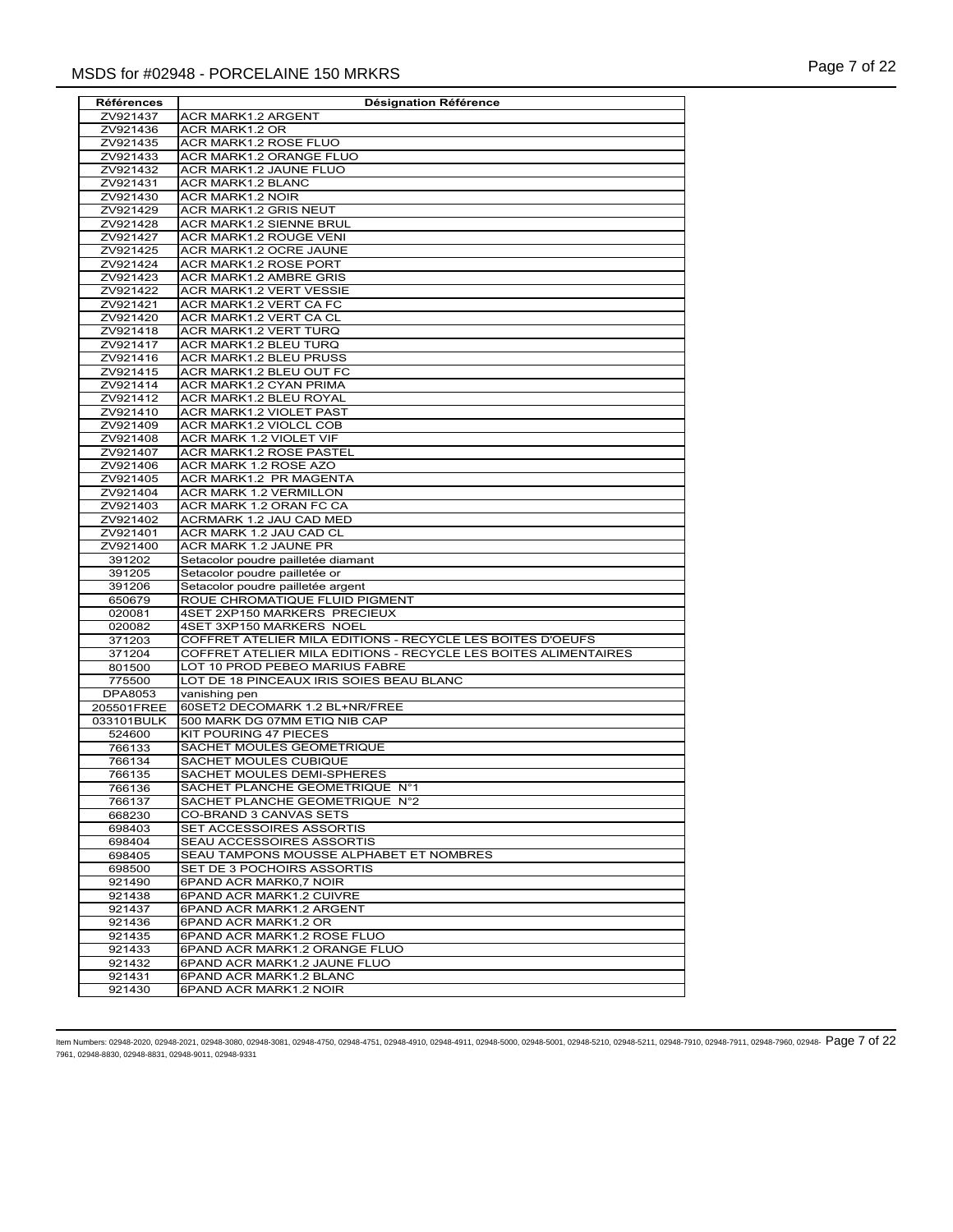| 921429 | 6PAND ACR MARK1.2 GRIS NEUT          |
|--------|--------------------------------------|
| 921428 | 6PAND ACR MARK1.2 SIENNE BRUL        |
| 921427 | 6PAND ACR MARK1.2 ROUGE VENI         |
| 921425 | 6PAND ACR MARK1.2 OCRE JAUNE         |
| 921424 | 6PAND ACR MARK1.2 ROSE PORT          |
|        |                                      |
| 921423 | 6PAND ACR MARK1.2 AMBRE GRIS         |
| 921422 | 6PAND ACR MARK1.2 VERT VESSIE        |
| 921421 | 6PAND ACR MARK1.2 VERT CA FC         |
| 921420 | 6PAND ACR MARK1.2 VERT CA CL         |
| 921419 |                                      |
|        | 6PAND ACR MARK1.2 VERT PAST          |
| 921418 | 6PAND ACR MARK1.2 VERT TURQ          |
| 921417 | 6PAND ACR MARK1.2 BLEU TURQ          |
| 921416 | 6PAND ACR MARK1.2 BLEU PRUSS         |
| 921415 | 6PAND ACR MARK1.2 BLEU OUT FC        |
| 921414 | 6PAND ACR MARK1.2 CYAN PRIMA         |
|        |                                      |
| 921412 | 6PAND ACR MARK1.2 BLEU ROYAL         |
| 921411 | 6PAND ACR MARK1.2 BLEU PAST          |
| 921410 | 6PAND ACR MARK1.2 VIOLET PAST        |
| 921409 | 6PAND ACR MARK1.2 VIOLCL COB         |
| 921408 | 6PAND ACR MARK 1.2 VIOLET VIF        |
|        |                                      |
| 921407 | 6PAND ACR MARK1.2 ROSE PASTEL        |
| 921406 | 6PAND ACR MARK 1.2 ROSE AZO          |
| 921405 | 6PAND ACR MARK1.2 PR MAGENTA         |
| 921404 | 6PAND ACR MARK 1.2 VERMILLON         |
| 921403 | 6PAND ACR MARK 1.2 ORAN FC CA        |
|        |                                      |
| 921402 | 6PAND ACRMARK 1.2 JAU CAD MED        |
| 921401 | 6PAND ACR MARK 1.2 JAU CAD CL        |
| 921400 | 6 PAND ACR MARK 1.2 JAUNE PR         |
| 903914 | 3 IMP ART/ 4 MARKER ASSORTMENT       |
| 903913 | 3IMP ART ST ENAM MARK BROWN/B        |
|        |                                      |
| 903912 | 3IMP ART/MARK EMAIL GREEN /SC        |
| 903911 | <b>3IMP ART/MARK EMAIL SILVER/SC</b> |
| 903910 | 3IMP ART/MARK EMAIL GOLD /SC         |
| 805706 | 6X7A POCH TOILE 15X15 TROPICAL       |
| 805705 | 6X7A POCH TOILE 15X15 FEUILLAG       |
|        |                                      |
| 805704 | 6X7A POCH TOILE 15X15 ABECEDAI       |
| 805703 | 6X7A POCH TOILE 15X15 MARIN          |
| 805702 | 6X7A POCH TOILE 15X15 GEOMETRI       |
| 805701 | 6 X7A POCH SOUPTOIL15X15 ROND        |
| 805100 | SETASKRIB+ BTE 6 ASSORTIS            |
|        |                                      |
| 805000 | SETASKRIB+ BTE 6 FLUOS ASS.          |
| 804920 | 6SETASKRIB+ OP 4MM SPO/CQ ROSE       |
| 804919 | 6 SETASKRIB+OP 4MM SPO/CQ NOIR       |
| 804908 | 6SETASKR+OP 4MM SPO/CQ VERT CL       |
| 804906 | 6SETASKR+OP 4MM SPO/CQ BLEU CL       |
| 804903 | 6SETASKR+OP 4MM SPO/COQ ROUGE        |
|        |                                      |
| 804902 | 6SETASKR+OP 4MM SPO/COQ ORANGE       |
| 804901 | 6SETASKR+ OP 4MM SPO/COQ JAUNE       |
| 804833 | 6SETASKRIB+ OP 2MM SP/CQ CUIVR       |
| 804832 | 6SETASKRIB+ OP 2MM SP/CQ ARG         |
| 804831 | 6SETASKRIB+ OP 2MM SP/CQ OR          |
|        |                                      |
| 804656 | 6X7A MARQ OP 4MM TAUP PAST/SAC       |
| 804655 | 6X7A MARQ OP 4MM VERT PAST/SAC       |
| 804654 | 6X7A MARQ OP 4MM BLEU PAST/SAC       |
| 804653 | 6X7A MARQ OP 4MM VIO PAST/SAC        |
| 804652 | 6X7A MARQ OP 4MM ROSE PAST/SAC       |
|        | 6X7A MARQ OP 4MM ORAN PAST/SAC       |
| 804651 |                                      |
| 804634 | 6X7A MARQ OP 4MM CUIV ROSE/SAC       |
| 804633 | 6X7A MARQ OPAQ 4MM CUIVRE/SAC        |
| 804632 | 6X7A MARQ OPAQ 4MM ARGENT/SAC        |
| 804631 | 6X7A MARQ OPAQ 4MM OR/SAC            |
| 804614 | 6X7A MARQ OPAQ 4MM NOIR /SAC         |
|        |                                      |
| 804611 | 6X7A MARQ OPAQ 4MM VERT /SAC         |
| 804610 | 6X7A MARQ OPAQ 4MM VERT EM/SAC       |
| 804608 | 6X7A MARQ OPAQ 4MM BLEU/SAC          |
| 804605 | 6X7A MARQ OPAQ 4MM ROSE/SAC          |
|        |                                      |
| 804604 | 6X7A MARQ OPAQ 4MM ROUGE/SAC         |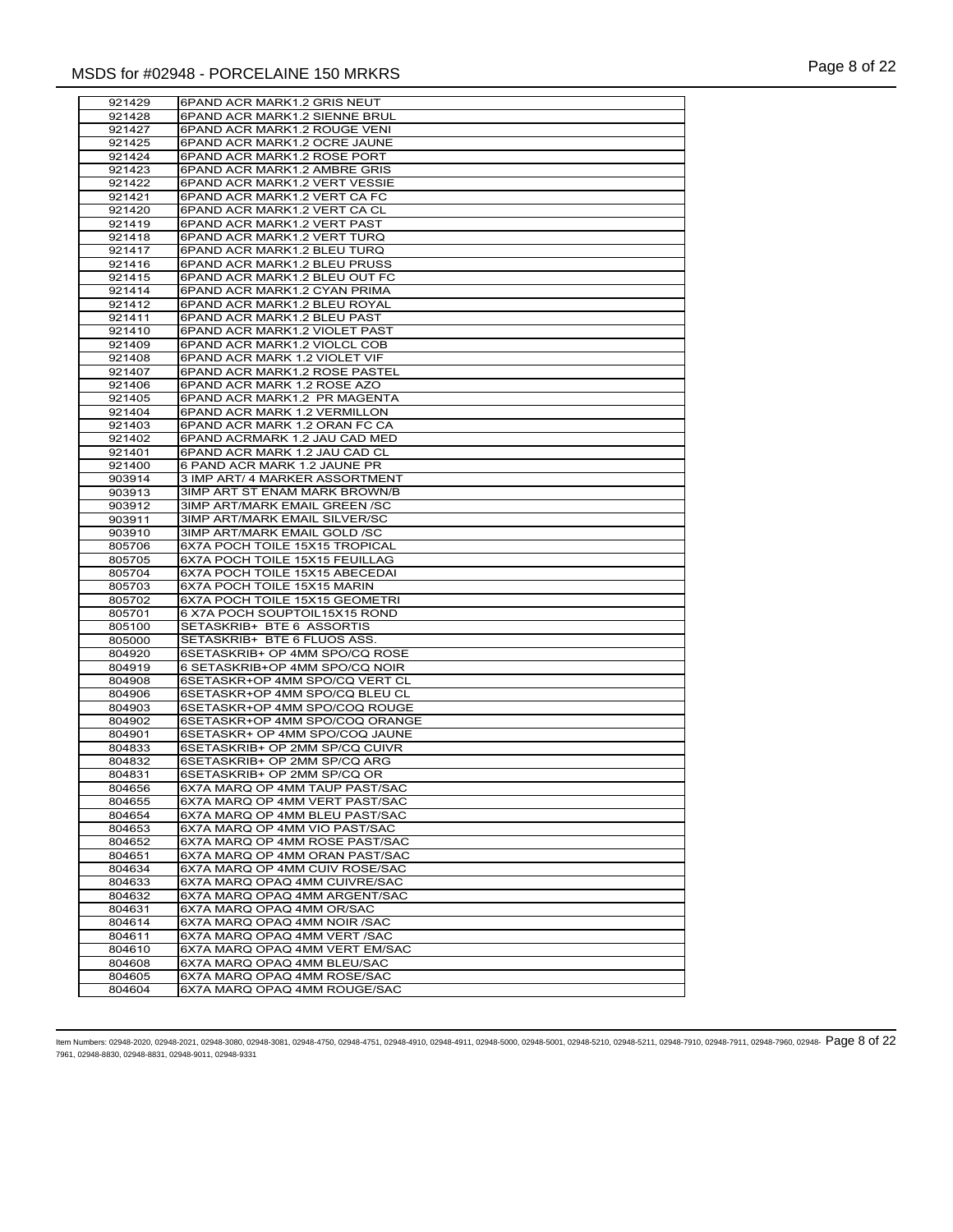| 804602           | 6X7A MARQ OPAQ 4MM JAUNE/SAC                          |
|------------------|-------------------------------------------------------|
| 804601           | 6X7A MARQ OPAQ 4MM BLANC/SAC                          |
| 804502           | 7A MARQ OPAQ 4MM ETUI 6 PASTEL                        |
|                  |                                                       |
| 804501           | 7A MARQ OPAQ 4MM ETUI 6 ASSORT                        |
| 804456           | marqueur 7A opaque taupe pastel                       |
| 804456           | 6X7A MARQ OPAQ 4MM TAUPE PAST                         |
| 804455           | marqueur 7A opaque vert pastel                        |
|                  |                                                       |
| 804455           | 6X7A MARQ OPAQ 4MM VERT PAST                          |
| 804454           | marqueur 7A opaque bleu pastel                        |
| 804454           | 6X7A MARQ OPAQ 4MM BLEU PAST                          |
| 804453           | marqueur 7A opaque violet pastel                      |
| 804453           | 6X7A MARQ OPAQ 4MM VIOLEL PAST                        |
|                  |                                                       |
| 804452           | marqueur 7A opaque rose pastel                        |
| 804452           | 6X7A MARQ OPAQ 4MM ROSE PASTEL                        |
| 804451           | marqueur 7A opaque orange pastel                      |
| 804451           | 6X7A MARQ OPAQ 4MM ORAN PASTEL                        |
| 804434           | marqueur 7A opaque cuivre rose                        |
|                  |                                                       |
| 804434           | 6X7A MARQ OPAQ 4MM CUIVRE ROSE                        |
| 804433           | marqueur 7A opaque cuivre                             |
| 804433           | 6X7A MARQ OPAQ 4MM CUIVRE                             |
| 804432           | marqueur 7A opaque argent                             |
|                  |                                                       |
| 804432           | 6X7A MARQ OPAQ 4MM ARGENT                             |
| 804431           | marqueur 7A opaque or                                 |
| 804431           | 6X7A MARQ OPAQ 4MM OR                                 |
| 804414           | marqueur 7A opaque noir                               |
| 804414           | 6X7A MARQ OPAQ 4MM NOIR                               |
|                  |                                                       |
| 804411           | marqueur 7A opaque vert                               |
| 804411           | 6X7A MARQ OPAQ 4MM VERT                               |
| 804410           | marqueur 7A opaque vert émeraude                      |
| 804410           | 6X7A MARQ OPAQ 4MM VERT EMER                          |
| 804408           | marqueur 7A opaque bleu                               |
|                  |                                                       |
| 804408           | 6X7A MARQ OPAQ 4MM BLEU                               |
| 804405           | marqueur 7A opaque rose                               |
| 804405           | 6X7A MARQ OPAQ 4MM ROSE                               |
| 804404           | marqueur 7A opaque rouge                              |
| 804404           | 6X7A MARQ OPAQ 4MM ROUGE                              |
|                  |                                                       |
| 804402           | marqueur 7A opaque jaune                              |
| 804402           | 6X7A MARQ OPAQ 4MM JAUNE                              |
| 804401           | marqueur 7A opaque blanc                              |
| 804401           | 6X7A MARQ OPAQ 4MM BLANC                              |
| 804221           | 6 SETASKRIB+OPAQUE BLANC 2MM                          |
|                  |                                                       |
| 804220           | 6 SETASKRIB+OPAQUE ROSE 2MM                           |
| 804219           | 6 SETASKRIB+OPAQUE NOIR 2MM                           |
| 804209           | 6 SETASKRIB+OPAQUE VERT FC 2MM                        |
| 804208           | 6 SETASKRIB+OPAQUE VERT CL 2MM                        |
|                  |                                                       |
| 804207           | 6 SETASKRIB+OPAQUE BLEU FC 2MM                        |
| 804206           | 6 SETASKRIB+OPAQUE BLEU CL 2MM                        |
| 804205           | 6 SETASKRIB+OPAQUE VIOLET 2MM                         |
| 804203           | 6 SETASKRIB+OPAQUE ROUGE 2MM                          |
| 804202           | 6 SETASKRIB+OPAQUE ORANGE 2MM                         |
| 804201           | 6 SETASKRIB+OPAQUE JAUNE 2MM                          |
|                  |                                                       |
| 804200           | SETASKRIB+ PTE ROND BTE 6 ASS                         |
| 804103           | SETASKRIB+ OPAQUE CUIVRE METAL                        |
| 804102           | SETASKRIB+ OPAQUE ARGENT METAL                        |
| 804101           | SETASKRIB+ OPAQUE OR METAL                            |
| 804100           | SETASKRIB+ PTE ROND BTE 12 ASS                        |
|                  |                                                       |
| 804021           | SETASKRIB+ OPAQUE BLANC                               |
| 804020           | SETASKRIB+ OPAQUE ROSE                                |
| 804019           | SETASKRIB+ OPAQUE NOIR                                |
| 804009           | SETASKRIB+ OPAQUE VERT FONCE                          |
| 804008           | SETASKRIB+ OPAQUE VERT CLAIR                          |
|                  |                                                       |
| 804007           | SETASKRIB+ OPAQUE BLEU FONCE                          |
| 804006           | SETASKRIB+ OPAQUE BLEU CLAIR                          |
|                  |                                                       |
| 804005           | SETASKRIB+ OPAQUE VIOLET                              |
|                  |                                                       |
| 804003           | SETASKRIB+ OPAQUE ROUGE                               |
| 804001<br>804000 | SETASKRIB+ OPAQUE JAUNE<br>SETASKRIB+ BTE 12 ASSORTIS |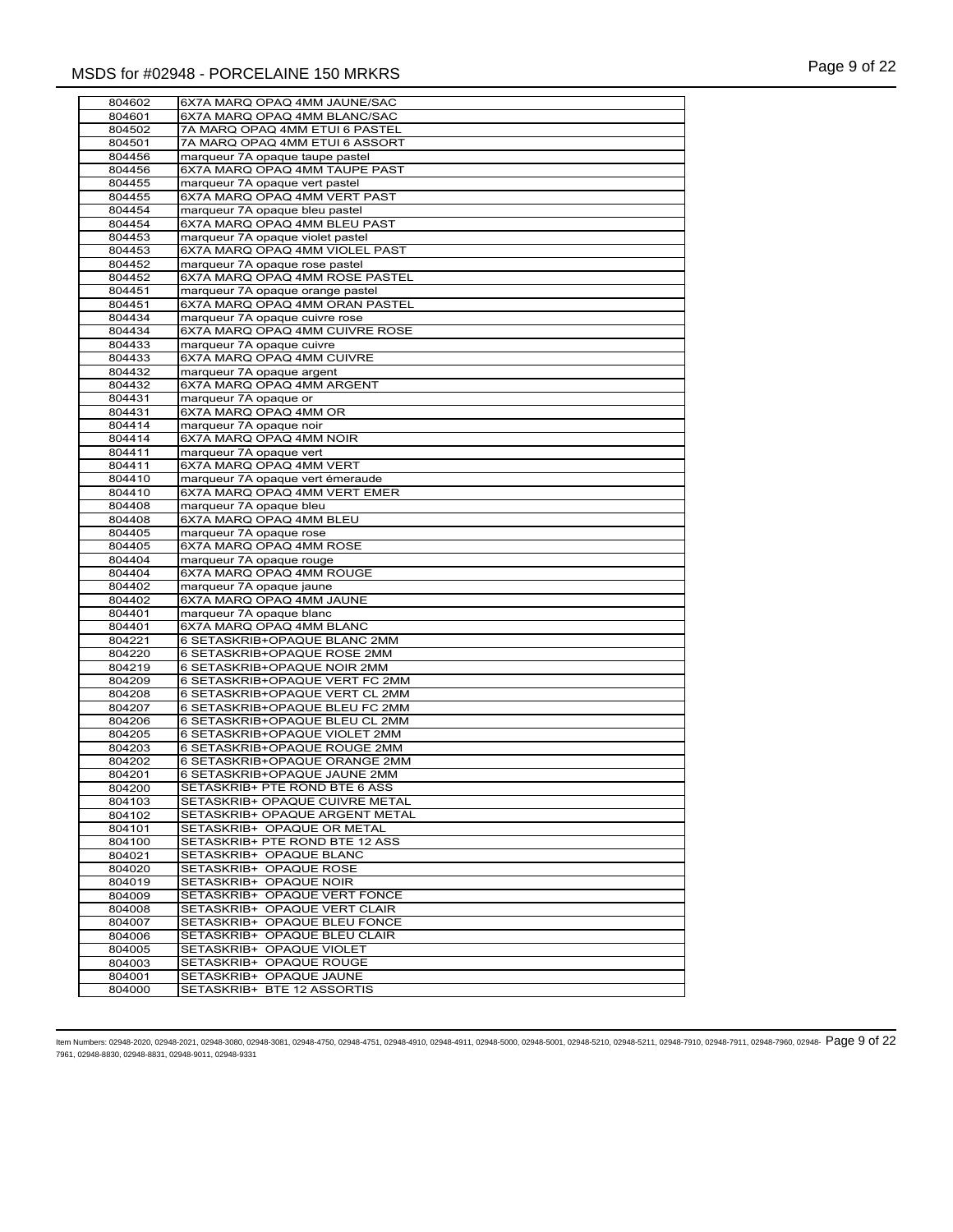| 803918 | SETASKRIB+SPO/ COQ VERT FLUO         |
|--------|--------------------------------------|
| 803917 | SETASKRIB+SPO/ COQ BLEU FLUO         |
|        | SETASKRIB+SPO/ COQ VIOLET FLUO       |
| 803916 |                                      |
| 803915 | SETASKRIB+SPO/ COQ ROSE FLUO         |
| 803914 | SETASKRIB+SPO/ COQ ORANGE FLUO       |
| 803913 | SETASKRIB+SPO/COQ JAUNE FLUO         |
| 803912 | SETASKRIB+ SPO/ COQ NOIR             |
|        |                                      |
| 803911 | SETASKRIB+SPO/ COQ GRIS              |
| 803910 | SETASKRIB+SPO/ COQ MARRON            |
| 803909 | SETASKRIB+SPO/ COQ VERT              |
| 803908 | SETASKRIB+SPO/ COQ VERT CLAIR        |
| 803907 | SETASKRIB+SPO/ COQ BLEU              |
|        |                                      |
| 803906 | SETASKRIB+SPO/ COQ BLEU CLAIR        |
| 803905 | SETASKRIB+SPO/ COQ VIOLET            |
| 803904 | SETASKRIB+SPO/ COQ MAGENTA           |
| 803903 | SETASKRIB+SPO/ COQ ROUGE             |
| 803902 | SETASKRIB+SPO/ COQ ORANGE            |
|        |                                      |
| 803901 | SETASKRIB+SPO/ COQ JAUNE             |
| 803676 | 6X7A MARQ TIS CL VERT FLUO/SAC       |
| 803675 | 6X7A MARQ TIS CL BLEU FLUO/SAC       |
| 803674 | 6X7A MARQ TIS CL VIOL FLUO/SAC       |
| 803673 | 6X7A MARQ TIS CL ROSE FLUO/SAC       |
|        |                                      |
| 803672 | 6X7A MARQ TIS CL ORAN FLUO/SAC       |
| 803671 | 6X7A MARQ TISS CL JAU FLUO/SAC       |
| 803614 | 6X7A MARQ TISS CL NOIR /SAC          |
| 803613 | 6X7A MARQ TISS CL GRIS CL/SAC        |
| 803612 | 6X7A MARQ TISS CL MARRON/SAC         |
|        | 6X7A MARQ TISS CL VERT/SAC           |
| 803611 |                                      |
| 803609 | 6X7A MARQ TISS CL VERT CL/SAC        |
| 803608 | 6X7A MARQ TISS CL BLEU /SAC          |
| 803607 | 6X7A MARQ TISS CL BLEU C/SAC         |
| 803606 | 6X7A MARQ TISS CL VIOLET/SAC         |
| 803605 | 6X7A MARQ TISS CL ROSE/SAC           |
| 803604 | 6X7A MARQ TISS CL ROUGE/SAC          |
|        |                                      |
| 803603 | 6X7A MARQ TISS CL ORANG/SAC          |
| 803602 | 6X7A MARQ TISS CL JAUNE/SAC          |
| 803511 | 7A MARQ TISS CL ETUI 12 ASSORT       |
| 803502 | 7A MARQ TISS CL ETUI 6ASS FLUO       |
| 803501 | 7A MARQ TISS CL ETUI 6 ASSORT        |
| 803476 | marqueur 7A tissus clair vert fluo   |
|        |                                      |
| 803476 | 6X7A MARQ TIS CL 1MM VERT FLUO       |
| 803475 | marqueur 7A tissus clair bleu fluo   |
| 803475 | 6X7A MARQ TIS CL 1MM BLEU FLUO       |
| 803474 | marqueur 7A tissus clair violet fluo |
| 803474 | 6X7A MARQ TIS CL 1MM VIOL FLUO       |
|        |                                      |
| 803473 | marqueur 7A tissus clair rose fluo   |
| 803473 | 6X7A MARQ TIS CL 1MM ROSE FLUO       |
| 803472 | marqueur 7A tissus clair orange fluo |
| 803472 | 6X7A MARQ TIS CL 1MM ORAN FLUO       |
| 803471 | marqueur 7A tissus clair jaune fluo  |
| 803471 | 6X7A MARQ TIS CL 1MM JAUN FLUO       |
|        |                                      |
| 803414 | marqueur / A tissus clair noir       |
| 803414 | 6X7A MARQ TIS CL 1MM NOIR            |
| 803413 | marqueur 7A tissus clair gris        |
| 803413 | 6X7A MARQ TISS CL 1MM GRIS CL        |
| 803412 | marqueur 7A tissus clair marron      |
| 803412 | 6X7A MARQ TISS CL 1MM MARRON         |
|        |                                      |
| 803411 | marqueur 7A tissus clair vert        |
| 803411 | 6X7A MARQ TISS CL 1MM VERT           |
| 803409 | marqueur 7A tissus clair vert clair  |
| 803409 | 6X7A MARQ TISS CL 1MM VERT CL        |
| 803408 | marqueur 7A tissus clair bleu        |
|        |                                      |
| 803408 | 6X7A MARQ TISS CL 1MM BLEU           |
| 803407 | marqueur 7A tissus clair bleu clair  |
| 803407 | 6X7A MARQ TISS CL 1MM BLEU CL        |
| 803406 | marqueur 7A tissus clair violet      |
| 803406 | 6X7A MARQ TISS CL 1MM VIOLET         |
|        |                                      |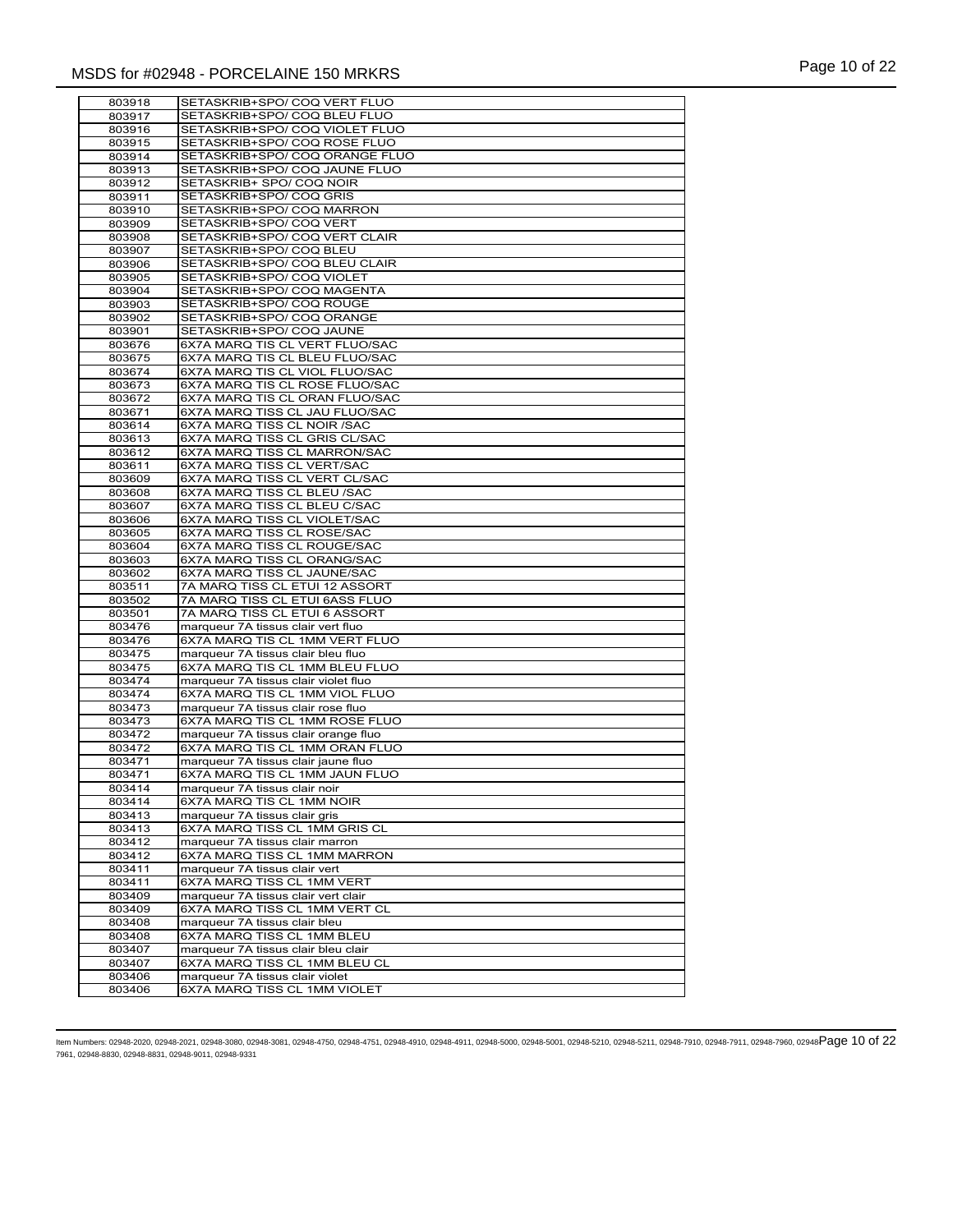| 803405           | marqueur 7A tissus clair rose                                    |
|------------------|------------------------------------------------------------------|
| 803405           | 6X7A MARQ TISS CL 1MM ROSE                                       |
| 803404           | marqueur 7A tissus clair rouge                                   |
| 803404           | 6X7A MARQ TISS CL 1MM ROUGE                                      |
| 803403           | marqueur 7A tissus clair orange                                  |
| 803403           | 6X7A MARQ TISS CL 1MM ORANGE                                     |
| 803402           | marqueur 7A tissus clair jaune                                   |
| 803402           | 6X7A MARQ TISS CL 1MM JAUNE                                      |
| 803018           | SETASKRIB+ TISSU CL VERT FLUO                                    |
| 803017           | SETASKRIB+ TISSU CL BLEU FLUO                                    |
| 803016           | SETASKRIB+ TISSU CL VIOLET FL                                    |
| 803015           | SETASKRIB+ TISSU CL ROSE FLUO                                    |
| 803014           | SETASKRIB+ TISSU CL ORANG FLUO                                   |
| 803013           | SETASKRIB+ TISSU CL JAUNE FLUO                                   |
| 803012           | SETASKRIB+ TISSU CL NOIR                                         |
| 803011           | SETASKRIB+ TISSU CL GRIS                                         |
| 803010           | SETASKRIB+ TISSU CL MARRON                                       |
| 803009           | SETASKRIB+ TISSU CL VERT                                         |
| 803008           | SETASKRIB+ TISSU CL VERT CLAIR                                   |
| 803007           | SETASKRIB+ TISSU CL BLEU                                         |
| 803006           | SETASKRIB+ TISSU CL BLEU CLAIR                                   |
| 803005           | SETASKRIB+ TISSU CL VIOLET                                       |
| 803004           | SETASKRIB+ TISSU CL MAGENTA                                      |
| 803003           | SETASKRIB+ TISSU CL ROUGE                                        |
| 803002           | SETASKRIB+ TISSU CL ORANGE                                       |
| 803001           | SETASKRIB+ TISSU CL JAUNE                                        |
| 766800           | KIT APPLICATION RESINE                                           |
| 766721           | SEAU CIRE A BOUGIE 2.5KG                                         |
| 766595           | 3 KIT MARKER EFFET MIROIR                                        |
| 766580           | KIT FEUILLES ASSORT MIROIR                                       |
| 766564           | SET 4 FEUIL EFFT MIROIR 752100                                   |
| 766550           | feuilles effet miroir argent                                     |
| 766549           | feuilles effet miroir or                                         |
| 766548           | feuilles effet miroir vert                                       |
| 766543           | feuille à dorer argent                                           |
| 766542           | feuille à dorer or                                               |
| 766406           | ARGILE A CUIRE ROUGE 10KG                                        |
| 766405           | ARGILE A CUIRE ROUGE 5KG                                         |
| 766403           | ARGILE A CUIRE BLANC 10KG                                        |
| 766402           | ARGILE A CUIRE BLANC 1.5KG                                       |
| 766333           | <b>BANDES PLATREES VRAC</b>                                      |
| 766321           | TALC DE DEMOULAGE POT 15G                                        |
| 766312           | BANDES PLATREES 4/80X300                                         |
| 766303           | ARGILE A CUIRE BLANC CASSE 5KG                                   |
| 766302           | ARGILE SC BLANCHE 1.5KG PAIN                                     |
| 766301           | ARGILE SC ROUGE 1.5KG PAIN                                       |
| 766224           | <b>COLORANTS BOUGIE 6 COUL ASS</b>                               |
| 758461           | COFFRET COLLECTION V160 COUL 1 10X45ML                           |
| 766015           | <b>GEDEO KIT BOUGIES ICEBERG</b>                                 |
| 758400           | <b>COFFRETS ATELIER VIDES</b>                                    |
| 752403           | SET V160 3X45ML+1MARQUEUR                                        |
| 752402           | SET P150 3X45ML+1MARQUEUR                                        |
| 752401           | SET DECO 3X45ML+1MARQUEUR                                        |
| 752400           | SET SETACOLOR 3X45ML+1MARQ                                       |
| 699806           | 10SAC 20PIECES BIO PL ACC PAM                                    |
| 699804           | 3MINI PLAQ BIO PL TROPIQ13X13                                    |
| 699803           | 3MINI PLAQ BIO PL LITTOR 13X13                                   |
| 699802           | 3MINI PLAQ BIO PL CHAMPS 13X13                                   |
| 699372           | SET PASTELS PAT MODEL 6X350GR                                    |
| 699371           | SET TONS VIFS PAT MODEL 6X350G                                   |
| 699353           | 2COF TROPIQUE PAT MOD 4P350GR                                    |
| 699352           | 2COF LITTORAL PAT MOD 4P350GR                                    |
| 699350           | 2COF COUL PAT MODEL3P350GR+3S                                    |
| 699157           | 4COFFR STICK PAT MOD4P100G+40P                                   |
| 699156           | 4COF TROPIQUE PAT MOD4P100G+4M                                   |
|                  |                                                                  |
| 699155<br>699154 | 4COF LITTORAL PAT MOD4P100G+4M<br>4COF CHAMPS PAT MODEL4P100G+4M |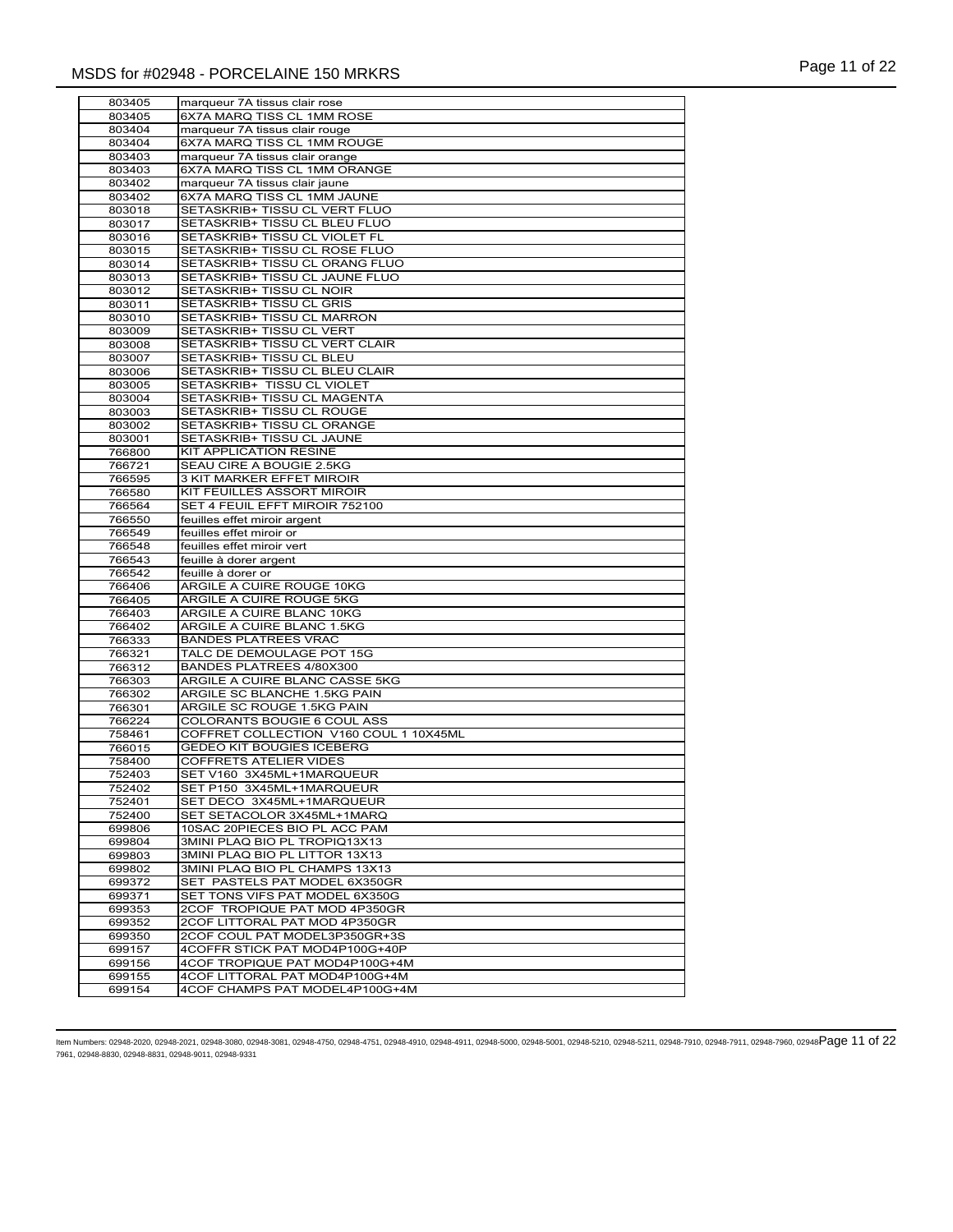| 699153 | 4COF COUL PAT MODEL3P100GR+3S                     |
|--------|---------------------------------------------------|
|        |                                                   |
| 699152 | 4COF TROPIQ PAT MODEL4P100G+2P                    |
| 699151 | 4COF LITTORAL PAT MOD4P100G+2P                    |
| 699150 | 4COF CHAMPS PAT MODEL4P100G+2P                    |
| 699117 | 3 PAM POT100GR TEXT LIN                           |
| 699116 | 3 PAM POT100GR TEXT MAIS                          |
| 699115 | 3 PAM POT100GR TEXT BLEUET                        |
| 699114 | 3 PAM POT100GR TEXT CALEND                        |
| 699093 | 4SET TROPIQUE PATE MODEL 4X90G                    |
| 699092 | 4SET LITTORAL PATE MODEL 4X90G                    |
| 698450 | 6 PATE AUTODURCI LOT 2 X 250GR                    |
|        |                                                   |
| 698409 | 10 SET 6 TAMPONS ASSORT FERME                     |
| 698408 | 10 SET 6 TAMPONS ASSORT PIRATE                    |
| 698407 | 10 SET 6 TAMPONS FORMES ASSORT                    |
| 698406 | 10 SET 6 TAMPONS ASS DINOSAURE                    |
| 645100 | 3 SEAU 10 PATES A CRAIE                           |
| 636372 | seau activité déco sapin                          |
| 636371 | <b>3PROMO SEAU ACTIVITES VACANCES</b>             |
| 803520 | KIT BABY SHOWER                                   |
| 798802 | CHASSIS TOILE ARIANE FORMAT FIGURE 2              |
| 798803 | CHASSIS TOILE ARIANE FORMAT FIGURE 3              |
|        | 10 GOUACHE BTE 12GD+ 1 PINC 2                     |
| 633612 |                                                   |
| 798804 | CHASSIS TOILE ARIANE FORMAT FIGURE 4              |
| 798805 | CHASSIS TOILE ARIANE FORMAT FIGURE 5              |
| 798806 | CHASSIS TOILE ARIANE FORMAT FIGURE 6              |
| 798807 | CHASSIS TOILE ARIANE FORMAT FIGURE 8              |
| 798808 | CHASSIS TOILE ARIANE FORMAT FIGURE 10             |
| 798809 | <b>CHASSIS TOILE ARIANE FORMAT FIGURE 12</b>      |
| 798810 | CHASSIS TOILE ARIANE FORMAT FIGURE 15             |
| 798811 | CHASSIS TOILE ARIANE FORMAT FIGURE 20             |
| 798812 | CHASSIS TOILE ARIANE FORMAT FIGURE 25             |
| 798813 | CHASSIS TOILE ARIANE FORMAT FIGURE 30             |
| 798814 | CHASSIS TOILE ARIANE FORMAT FIGURE 40             |
| 798815 | CHASSIS TOILE ARIANE FORMAT FIGURE 50             |
| 798816 | CHASSIS TOILE ARIANE FORMAT FIGURE 60             |
|        | CHASSIS TOILE ARIANE FORMAT FIGURE 80             |
| 798817 |                                                   |
| 798823 | CHASSIS TOILE ARIANE FORMAT PAYSAGE 3             |
| 798824 | CHASSIS TOILE ARIANE FORMAT PAYSAGE 4             |
| 798825 | CHASSIS TOILE ARIANE FORMAT PAYSAGE 5             |
| 798826 | CHASSIS TOILE ARIANE FORMAT PAYSAGE 6             |
| 798827 | CHASSIS TOILE ARIANE FORMAT PAYSAGE 8             |
| 798828 | CHASSIS TOILE ARIANE FORMAT PAYSAGE 10            |
| 798829 | CHASSIS TOILE ARIANE FORMAT PAYSAGE 12            |
| 798830 | CHASSIS TOILE ARIANE FORMAT PAYSAGE 15            |
| 798831 | CHASSIS TOILE ARIANE FORMAT PAYSAGE 20            |
| 798832 | CHASSIS TOILE ARIANE FORMAT PAYSAGE 25            |
| 798833 | CHASSIS TOILE ARIANE FORMAT PAYSAGE 30            |
| 798835 | CHASSIS TOILE ARIANE FORMAT PAYSAGE 50            |
|        | CHASSIS TOILE ARIANE FORMAT PAYSAGE 60            |
| 798836 |                                                   |
| 625000 | SKRIB/SETA MECHES PTE-FINE                        |
| 606700 | 500 MARKER GOUACHE 0.7 NOIR                       |
| 604201 | 4SCHOOLBOX 36MARK GOUACH ASSOR                    |
| 604105 | 3SET 12MARKER GOUACH ARC CIEL                     |
| 604104 | 3 SET 6 MARKER GOUACHE POESIE                     |
| 604103 | 3SET6 MARKER GOUACHE CLASSIQUE                    |
| 604102 | 3SET4 MARKER GOUACHE PRINCESSE                    |
| 604101 | 3SET4 MARKER GOUACHE NOEL                         |
| 603729 | LOT 10 MARQUEURS DRAWING GUM + 1 GRATUIT          |
| 603728 | MARQUEUR DRAWING GUM SOUS BLISTER                 |
| 798838 | CHASSIS TOILE ARIANE FORMAT PAYSAGE 100           |
| 798849 | CHASSIS TOILE ARIANE FORMAT MARINE 12             |
| 798851 | CHASSIS TOILE ARIANE FORMAT MARINE 20             |
|        |                                                   |
| 798852 | CHASSIS TOILE ARIANE FORMAT MARINE 25             |
| 798853 | CHASSIS TOILE ARIANE FORMAT MARINE 30             |
| 798857 | CHASSIS TOILE ARIANE FORMAT MARINE 80             |
| 798861 | CHASSIS TOILE ARIANE FORMAT CARRE 20X20 CM        |
| 798863 | CHASSIS TOILE ARIANE FORMAT DOUBLE CARRE 20X40 CM |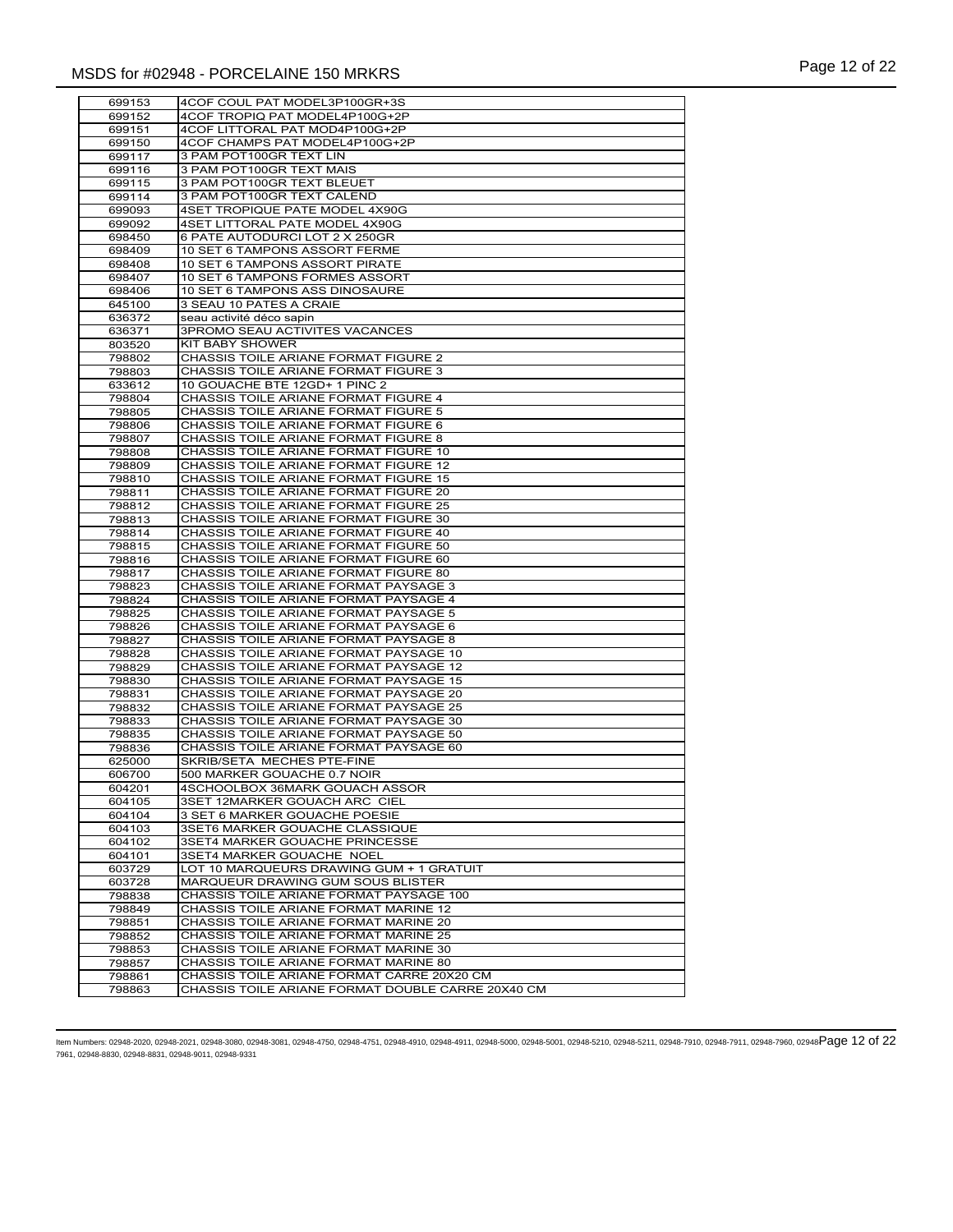| 798864           | CHASSIS TOILE ARIANE FORMAT TRIPLE CARRE 20X60 CM             |
|------------------|---------------------------------------------------------------|
| 798866           | CHASSIS TOILE ARIANE FORMAT CARRE 30X30 CM                    |
| 798867           | CHASSIS TOILE ARIANE FORMAT EUROPEEN 30X40 CM                 |
| 798869           | CHASSIS TOILE ARIANE FORMAT CARRE 40X40 CM                    |
| 798871           | CHASSIS TOILE ARIANE FORMAT DOUBLE CARRE 40X80 CM             |
| 798872           | CHASSIS TOILE ARIANE FORMAT CARRE 50X50 CM                    |
| 798874           | CHASSIS TOILE ARIANE FORMAT EUROPEEN 50X70 CM                 |
| 798875           | CHASSIS TOILE ARIANE FORMAT DOUBLE CARRE 50X100 CM            |
| 798876           | CHASSIS TOILE ARIANE FORMAT CARRE 60X60 CM                    |
| 798877           | CHASSIS TOILE ARIANE FORMAT EUROPEEN 60X90 CM                 |
| 798878           | CHASSIS TOILE ARIANE FORMAT DOUBLE CARRE 60X120 CM            |
| 798879           | CHASSIS TOILE ARIANE FORMAT CARRE 80X80 CM                    |
| 798880           | CHASSIS TOILE ARIANE FORMAT EUROPEEN 80X120 CM                |
| 798881           | CHASSIS TOILE ARIANE FORMAT CARRE 90X90 CM                    |
| 798882           | CHASSIS TOILE ARIANE FORMAT CARRE 100X100 CM                  |
| 798887           | CHASSIS TOILE ARIANE FORMAT CARRE 70X70 CM                    |
| 599341           | SET 3 FL45ML GRADUES VIDES                                    |
| 580899           | KIT ECHANT 4ARTIST MARKER                                     |
| 580898           | KIT ECHANTILLON 4ARTIST MARKER                                |
| 580897           | 5X4ART MARK SET 4+4MM OR+ARG                                  |
| 580896           | 5X4ART MARK SET 4+4MM NR+BL                                   |
| 580894           | 5X4ART MARK SET DUO 2X8MM BLC                                 |
| 580894           | 5X4ART MARK SET DUO 2+8MM BLC                                 |
| 580893           | 5X4ART MARK SET DUO 2X8MM NOIR                                |
| 580893           | 5X4ART MARK SET DUO 2+8MM NOIR                                |
| 580892           | 4ARTIST MARK SET 5X4MM METAL                                  |
| 580891           | 4ARTIST MARK SET 5X4MM BASIQUE                                |
| 580890           | 2X4ARTIST MARK SET 8 MARQUEURS<br>2 4ARTIST MARKER SET 10X4MM |
| 580889           | 3 4ARTIST MARK 15MM ARGENT                                    |
| 580370           | 3 4ARTIST MARK 15MM CUIVRE                                    |
| 580356<br>580355 | 3 4ARTIST MARK 15MM OR                                        |
| 580325           | 3 4ARTIST MARK 15MM BLANC                                     |
| 580324           | 3 4ARTIST MARK 15MM NOIR                                      |
| 580270           | 3 4ARTIST MARKER 8MM ARGENT                                   |
| 580255           | 3 4ARTIST MARKER 8MM OR                                       |
| 580248           | 3 4ARTIST MARKER 8MM GRIS                                     |
| 580237           | 3 4ARTIST MARKER 8MM ROSE                                     |
| 580225           | 3 4ARTIST MARKER 8MM BLANC                                    |
| 580224           | 3 4ARTIST MARKER 8MM NOIR                                     |
| 580218           | 3 4ARTIST MARKER 8MM VERT FCE                                 |
| 580210           | 3 4ARTIST MARKER 8MM BLEU FC                                  |
| 580207           | 3 4ARTIST MARKER 8MM ROUGE                                    |
| 580202           | 3 4ARTIST MARKER 8MM JAUNE                                    |
| 580170           | 6X 4ARTIST MARKER 4MM ARGENT                                  |
| 580165           | 6X 4ARTIST MARKER 4MM IVOIRE                                  |
| 580156           | 6X 4ARTIST MARKER 4MM CUIVRE                                  |
| 580155           | 6X 4ARTIST MARKER 4MM OR                                      |
| 580148           | 6X 4ARTIST MARKER 4MM GRIS                                    |
| 580137           | 6X 4ARTIST MARKER 4MM ROSE                                    |
| 580135           | 6X 4ARTIST MARKER 4MM ORANGE                                  |
| 580133           | 6X 4ARTIST MARKER 4MM BLEU CL                                 |
| 580128           | 6X 4ARTIST MARKER 4MM VIOLET                                  |
| 580125           | 6X 4ARTIST MARKER 4MM BLANC                                   |
| 580124           | 6X 4ARTIST MARKER 4MM NOIR                                    |
| 580119           | 6X 4ARTIST MARKER 4MM MARRON                                  |
| 580118           | 6X 4ARTIST MARKER 4MM VERT FCE                                |
| 580116           | 6X 4ARTIST MARKER 4MM VERT CL                                 |
| 580111           | 6X 4ARTIST MARKER 4MM BLEUPROF                                |
| 580110           | 6X 4ARTIST MARKER 4MM BLEU FCE                                |
| 580107           | 6X 4ARTIST MARKER 4MM ROUGE<br>6X 4ARTIST MARKER 4MM JAUNE    |
| 580102           | 6X 4ARTIST MARKER 2MM ARGENT                                  |
| 580070<br>580055 | 6X 4ARTIST MARKER 2MM OR                                      |
| 580048           | 6X 4ARTIST MARKER 2MM GRIS                                    |
| 580037           | 6X 4ARTIST MARKER 2MM ROSE                                    |
| 580025           | 6X 4ARTIST MARKER 2MM BLANC                                   |
|                  |                                                               |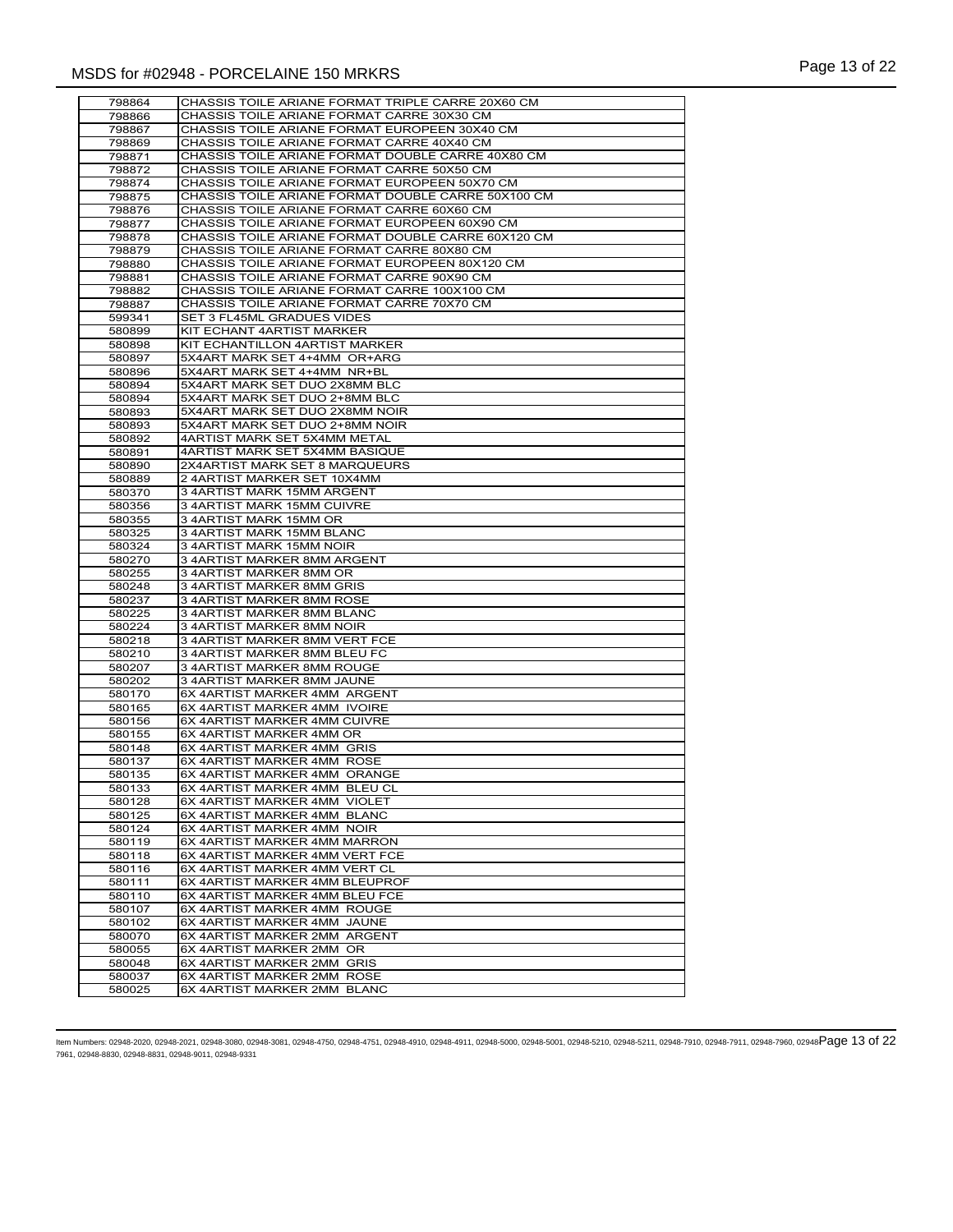| 580024 | 6X 4ARTIST MARKER 2MM NOIR                          |
|--------|-----------------------------------------------------|
| 580018 | 6X 4ARTIST MARKER 2MM VERT FCE                      |
| 580010 | 6X 4ARTIST MARKER 2MM BLEU FCE                      |
| 580007 | 6X 4ARTIST MARKER 2MM ROUGE                         |
|        | 6X 4ARTIST MARKER 2MM JAUNE                         |
| 580002 |                                                     |
| 758462 | COFFRET COLLECTION V160 COUL 2 - 10X45ML            |
| 400450 | PASTEL HUILE ROND BTE 24                            |
| 400400 | PASTEL HUILE ROND BTE12                             |
| 400350 | PASTEL CARRE BTE24 DUR                              |
| 400300 | PASTEL CARRE BTE12 DUR                              |
| 766351 | GÉDÉO ARGILE SANS CUISSON PAIN DE 1,5 KG GRIS BETON |
| 766352 | GÉDÉO ARGILE SANS CUISSON PAIN DE 1,5 KG NOIR       |
|        |                                                     |
| 766596 | KIT EFFET MIROIR OR + MIXTION RELIEF                |
| 766597 | KIT EFFET MIROIR ARGENT + MIXTION RELIEF            |
| 798888 | CHASSIS TOILE ARIANE FORMAT TRIPLE CARRE 25X75CM    |
| 374811 | ACRYLCOLOR STRIP 4X5ML /1                           |
| 374810 | ACRYLCOLOR STRIP 6X5ML                              |
| 606706 | 500 MARKER GOUACHE 4 VIOLET                         |
| 606705 | 500 MARKER GOUACHE 4 ROSE                           |
| 606704 | 500 MARKER GOUACHE 4 ROUGE                          |
|        | 500 MARKER GOUACHE 4 JAUNE                          |
| 606702 |                                                     |
| 606701 | 500 MARKER GOUACHE 4 BLANC                          |
| 606707 | 500 MARKER GOUACHE 4 BLEU                           |
| 623500 | CHEVALET METAL PLIABLE                              |
| S15003 | TOTE BAG PEBEO AFCALE 2020                          |
| S15001 | 48 SACS CENTENAIRE 2019                             |
| 372011 | 500 MARK SKRIB ACRYL VRAC NOIR                      |
| 371202 | Kit métal skrib + acrylcolor                        |
|        |                                                     |
| 371201 | 4 SCHOOLBOX 36MARK ACRYL ASSOR                      |
| 371107 | 3SET4 MARKER ACRYLIQUE PERLE                        |
| 371106 | 3 SET 12 MARKER ACRYLIQ CLASSI                      |
| 371105 | 3SET 4 MARKER ACRYL COUL PRIM                       |
| 371104 | 3SET6 MARKER ACRYLIQUE DRAGEES                      |
| 371103 | 3SET 6MARKER ACRYLIQUE CLASSIQ                      |
| 371102 | 3SET4 MARKER ACRYLIQUE GRAFITI                      |
| 371101 | 3 SET4 MARKER ACRYLIQUE NOEL                        |
| 371019 | 500 MARK SKRIB ACRYL VERT CL                        |
|        |                                                     |
| 371018 | 500 MARK SKRIB ACRYL BLEU CL                        |
| 371015 | 500 MARK SKRIB ACR VRAC OR                          |
| 371014 | 500 MARK SKRIB ACR VRAC ARGENT                      |
| 371007 | 500 MARK SKRIB ACR VRAC VIOL F                      |
| 371006 | 500 MARK SKRIB ACR VRAC VIOL C                      |
| 371005 | 500 MARK SKRIB ACR VRAC ROS CL                      |
| 371004 | 500 MARK SKRIB ACR VRAC ROUGE                       |
| 371003 | 500 MARK SKRIB ACR VRAC ORANGE                      |
|        |                                                     |
| 371002 | 500 MARK SKRIB ACR VRAC JAUNE                       |
| 276000 | PASTEL ARA X24 ASSORTI                              |
| 275000 | PASTEL ARA X12 ASSORTI                              |
| 241012 | PANDURO SETASKRIB + NOIR                            |
| 241011 | PANDURO SETASKRIB + GRIS                            |
| 241010 | PANDURO SETASKRIB +MARRON                           |
| 241009 | PANDURO SETASKRIB + VIOLET                          |
| 241008 | PANDURO SETASKRIB + VERT                            |
| 241007 | PANDURO SETASKRIB + VERT CLAIR                      |
|        |                                                     |
| 241006 | PANDURO SETASKRIB + BLEU                            |
| 241005 | PANDURO SETASKRIB +BLEU CLAIR                       |
| 241004 | PANDURO SETASKRIB + ROUGE                           |
| 241003 | PANDURO SETASKRIB + MAGENTA                         |
| 241002 | PANDURO SETASKRIB + ORANGE                          |
| 241001 | PANDURO SETASKRIB + JAUNE                           |
| 211658 | 6ACRYL MARK PT4 BIS CUIV PR/SC                      |
| 211657 | 6ACRYL MARK PT4 BIS OR PREC/SC                      |
|        |                                                     |
| 211656 | 6ACRYL MARK PT4 BIS ARGT PR/SC                      |
| 211655 | 6ACRYL MARK PT4 BIS NOIR PR/SC                      |
| 211636 | 6ACRYL MARK PT 4 BIS NOIR /SC                       |
| 211635 | 6ACRYL MARK PT 4 BIS GRIS /SC                       |
| 211633 | 6ACRYL MARK PT 4 BIS SIEN B/SC                      |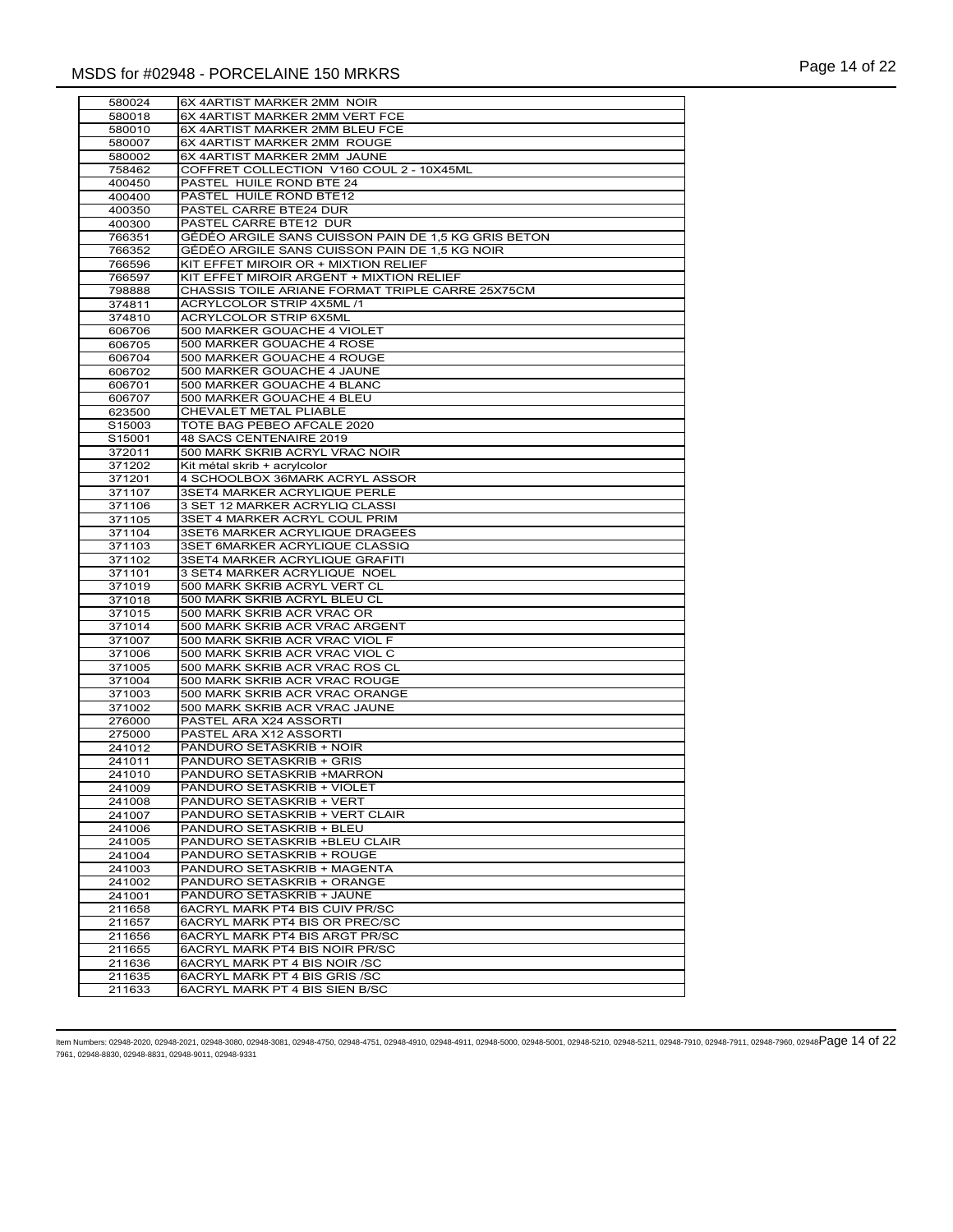| 211627           | 6ACRYL MARK PT 4 BIS BEIGE /SC                                   |
|------------------|------------------------------------------------------------------|
| 211623           | 6ACRYL MARK PT 4 BIS VERT /SC                                    |
|                  |                                                                  |
| 211617           | 6ACRYL MARK PT 4 BIS CYAN /SC                                    |
| 211613           | 6ACRYL MARK PT 4 BIS VIOLET/SC                                   |
| 211609           | 6ACRYL MARK PT 4 BIS ROSE/SC                                     |
| 211608           | 6ACRYL MARK PT 4 BIS ROUGE/SC                                    |
| 211605           | 6ACRYL MARK PT 4 BIS ORANGE/SC                                   |
|                  |                                                                  |
| 211603           | 6ACRYL MARK PT 4 BIS JAU FC/SC                                   |
| 211601           | 6ACRYL MARK PT 4 BIS BLANC /SC                                   |
| 211558           | 6ACRYL MARK 4MM TP PRE COPP/BL                                   |
| 211557           | 6ACRYL MARK 4MM TP PRE GOLD/BL                                   |
| 211556           | 6ACRYL MARK 4MM TP PRE SILV/BL                                   |
|                  | 6ACRYL MARK 4MMTP PRE BLACK/BL                                   |
| 211555           |                                                                  |
| 211536           | 6ACRYL MARK 4MM TIP BLACK/BL                                     |
| 211535           | <b>6ACRYL MARK 4MM TIP GREY/BL</b>                               |
| 211533           | 6ACRYL MARK 4MM TP BRT SIEN/BL                                   |
| 211527           | 6ACRYL MARK 4MM TIP BEIGE/ BL                                    |
|                  |                                                                  |
| 211523           | 6ACRYL MARK 4MM TIP GREEN/ BL                                    |
| 211517           | 6ACRYL MARK 4MM TIP CYAN/ BL                                     |
| 211513           | 6ACRYL MARK 4MM TIP VIOLET/BL                                    |
| 211509           | 6ACRYL MARK PT 4 MM ROSE /SC                                     |
| 211508           | 6ACRYL MARK 4MM TIP ORANGE/BL                                    |
|                  |                                                                  |
| 211505           | 6ACRYL MARK 4MM TIP ORANGE/BL                                    |
| 211503           | 6ACRYL MARK 4MM TIP DK YEL/BL                                    |
| 211501           | 6ACRYL MARKER 4MM TIP WHIT/BL                                    |
| 211458           | 6ACRYL MARK 1.2 TP PRE COPP/BL                                   |
| 211457           | 6ACRYL MARK 1.2 TP PRE GOLD/BL                                   |
|                  | 6ACRYL MARK 1.2 TP PRE SILV/BL                                   |
| 211456           |                                                                  |
| 211455           | 6ACRYL MARK 1.2 TP PRE BLCK/BL                                   |
| 211454           | 6ACRYL MARK 1.2 TP PRE GREE/BL                                   |
| 211453           | 6ACRYL MARK 1.2 TP PREC BLU/BL                                   |
| 211452           | <b>6ACRYL MARK 1.2 TP PREC PINK/B</b>                            |
|                  |                                                                  |
| 211451           | 6ACRYL MARK 1.2 TIP PRE RED/BL                                   |
| 211443           | 6ACRYL MARK 1.2 TP FLUO PINK/B                                   |
| 211442           | 6ACRYL MARK 1.2 TP FLUO ORAN/B                                   |
| 211441           | <b>6ACRYL MARK 1.2 TIP FLUO YE/BL</b>                            |
| 211436           | 6ACRYL MARKER 1.2 TIP BLACK/BL                                   |
| 211435           | 6ACRYL MARK 1.2 TIP GREY/BL                                      |
|                  |                                                                  |
| 211434           | 6ACRYL MARK 1.2 TIP WHIT NEP/B                                   |
| 211433           | 6ACRYL MARK 1.2 TIP BRT SIEN/B                                   |
| 211432           | 6ACRYL MARK 1.2 TIP RAW SIEN/B                                   |
| 211431           | 6ACRYL MARK 1.2 TP RED OCHR/BL                                   |
| 211430           | 6ACRYL MARK 1.2 TIP OCHRE/BL                                     |
|                  |                                                                  |
| 211429           | 6ACRYL MARK 1.2 TIP LINEN/BL                                     |
| 211428           | 6ACRYL MARK 1.2 TIP FLESHTO/BL                                   |
| 211427           | 6ACRYL MARKER 1.2 TIP BEIGE/BL                                   |
| 211426           | 6ACRYL MARKER 1.2 TIP TAUPE/BL                                   |
| 211425           | 6ACRYL MARK T 1.2 GREEN GREY/B                                   |
| 211424           | 6ACRYL MARK 1.2TIP BR GREEN/BL                                   |
|                  |                                                                  |
| 211423           | 6ACRYL MARKER 1.2 TIP GREEN/BL                                   |
| 211422           | 6ACRYL MARK 1.2 TP EM GREEN/BL                                   |
| 211421           | 6ACRYL MARK PT 1.2 VERT FC/SC                                    |
| 211420           | 6ACRYL MARK 1.2 TIP NGT BLU/BL                                   |
| 211419           | 6ACRYL MARK 1.2 TIP ULT BLU/BL                                   |
|                  |                                                                  |
| 211418           | 6ACRYL MARK1.2 TIP CAR BLUE/BL                                   |
| 211417           | 6ACRYL MARKER PT 1.2 CYAN/SC                                     |
| 211416           | 6ACRYL MARKER 1.2 TIP TURQU/BL                                   |
| 211415           | 6ACRYL MARK 1.2 TIP LG BLUE/BL                                   |
| 211414           | 6ACRYL MARK PT 1.2 VIOL CL/SC                                    |
| 211413           | 6ACRYL MARK 1.2 TIP VIOLET/BL                                    |
|                  |                                                                  |
| 211412           | 6ACRYL MARK PT 1.2 VIOL ORI/SC                                   |
| 211411           | 6ACRYL MARK 1.2 TIP VIV VIO/B                                    |
| 211410           | 6ACRYL MARK 1.2 TIP LG RED/B                                     |
| 211409           | 6ACRYLIC MARKER 1.2 TIP RED/BL                                   |
| 211408           | 6ACRYL MARKER PT 1.2 ROUGE/SC                                    |
|                  |                                                                  |
|                  |                                                                  |
| 211407<br>211406 | 6ACRYL MARKER PT 1.2 MAGENT/SC<br>6ACRYL MARKER PT 1.2 VERMIL/SC |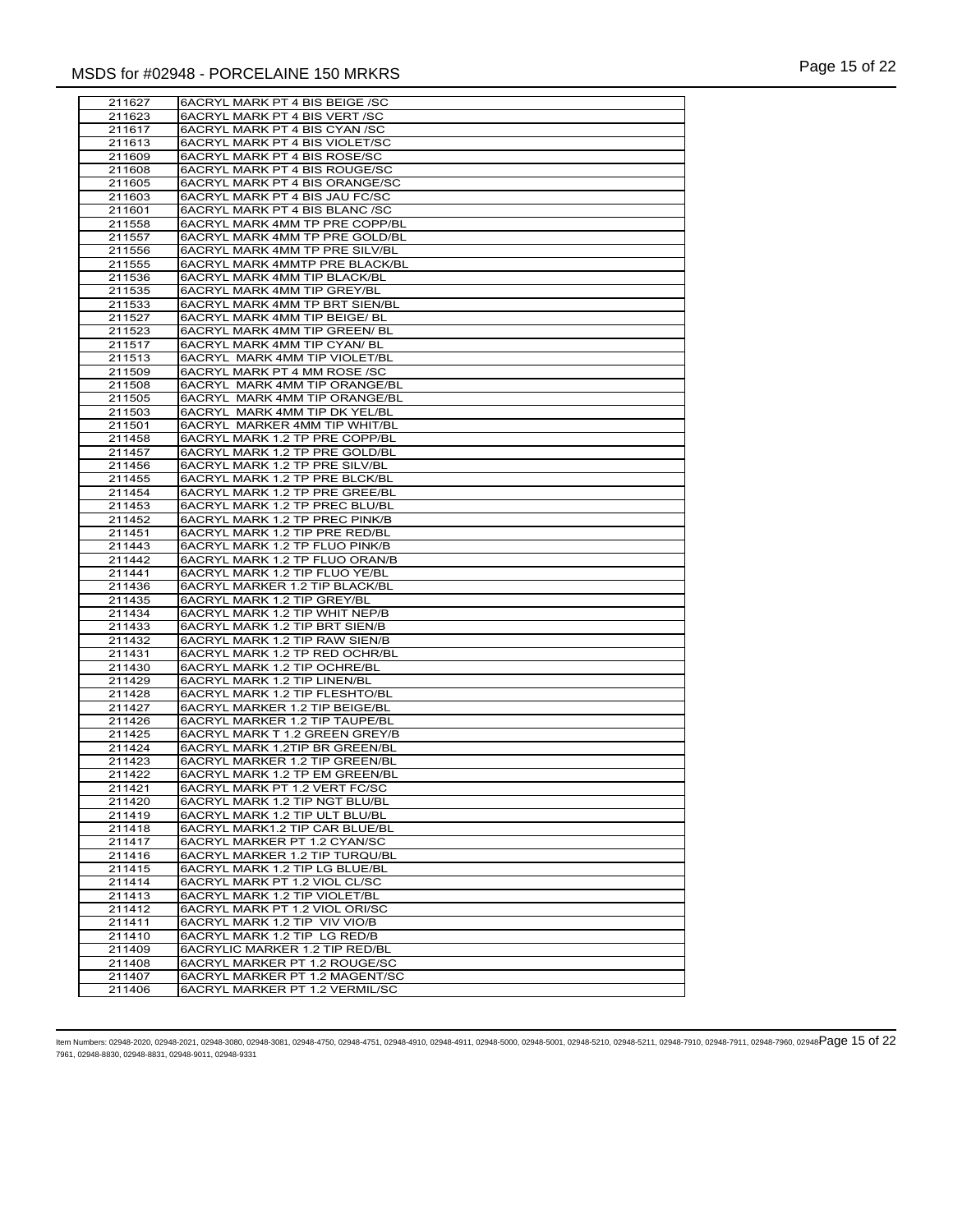| 211405 | 6ACRYL MARKER PT 1.2 ORANG/SC  |
|--------|--------------------------------|
| 211404 | 6ACRYL MARK 1.2 TP LG ORANG/BL |
|        | 6ACRYL MARKER PT 1.2 JAU FC/SC |
| 211403 |                                |
| 211402 | 6ACRYL MARKER PT 1.2 JAUNE/SC  |
| 211401 | 6ACRYL MARKER PT 1.2 BLANC/SC  |
| 211357 | 6ACRYL MARK PT 0.7 OR PREC /SC |
| 211356 | 6ACRYL MARK PT 0.7 ARG PREC/SC |
| 211355 | 6ACRYL MARK PT 0.7 NOIR PRE/SC |
| 211336 | 6ACRYL MARKER PT 0.7 NOIR/SC   |
| 211335 | 6ACRYL MARKER PT 0.7 GRIS /SC  |
| 211333 | 6ACRYL MARK PT 0.7 SIEN BRU/SC |
| 211327 | 6ACRYL MARKER PT 0.7 BEIGE/SC  |
| 211323 | 6ACRYL MARKER PT 0.7 VERT/SC   |
| 211317 | 6ACRYL MARKER PT 0.7 CYAN /SC  |
| 211314 | 6ACRYL MARK PT 0.7 VIOL CL/SC  |
| 211313 | 6ACRYL MARKER PT 0.7 VIOLET/SC |
| 211309 |                                |
|        | 6ACRYL MARKER PT 0.7 ROSE/SC   |
| 211308 | 6ACRYL MARKER PT 0.7 ROUGE/SC  |
| 211305 | 6ACRYL MARKER PT 0.7 ORANGE/SC |
| 211303 | 6ACRYL MARK PT 0.7 JAUNE FC/SC |
| 211301 | 6ACRYL MARKER PT 0.7 BLANC/SC  |
| 206958 | 6DECOMARK PT BIS 4 CUIV PR/SC  |
| 206957 | 6DECOMARK PT BIS 4 OR PREC/SC  |
| 206956 | 6DECOMARK PT BIS 4 ARG PREC/SC |
| 206955 | 6DECOMARK PT BIS 4NOIR PREC/SC |
| 206936 | 6DECOMARKER PT BIS 4 NOIR/SC   |
| 206935 | 6DECOMARKER PT BIS 4 GRIS/SC   |
| 206933 | 6DECOMARK PT BIS 4 SIEN BR/SC  |
| 206927 | 6DECOMARKER PT BIS 4 BEIGE/SC  |
| 206923 | 6DECOMARKER PT BIS 4 VERT/SC   |
| 206917 | 6DECOMARKER PT BIS 4 CYAN/SC   |
| 206913 | 6DECOMARKER PT BIS 4 VIOLET/SC |
| 206909 | 6DECOMARKER PTE BIS 4 ROSE/SC  |
| 206908 | 6DECOMARKER PTE BIS 4 ROUGE/SC |
| 206905 | 6DECOMARKER PTE BIS 4 ORANG/SC |
| 206903 | 6DECOMARKER PTE BIS 4 POLL/SC  |
|        |                                |
| 206901 | 6DECOMARKER PT BIS 4 BLANC/SC  |
| 206858 | 6DECOMARKER PT 2-4 CUIV PRE/SC |
| 206857 | 6DECOMARK PT 2-4 OR PRECIE/SC  |
| 206856 | 6DECOMARKER PT 2-4 ARGT PRE/SC |
| 206855 | 6DECOMARKER PT 2-4 NOIR PRE/SC |
| 206836 | 6 DECOMARKER PTE 2-4 NOIR/SC   |
| 206835 | 6 DECOMARKER PTE 2-4 GRIS/SC   |
| 206833 | 6 DECOMARKER PT 2-4 SIEN BR/SC |
| 206827 | 6 DECOMARKER PTE 2-4 BEIGE/SC  |
| 206823 | 6 DECOMARKER PTE 2-4 VERT/SC   |
| 206817 | 6 DECOMARKER PTE 2-4 CYAN/SC   |
| 206813 | 6DECOMARKER PTE 2-4 VIOLETT/SC |
| 206809 | 6 DECOMARKER PTE 2-4 ROSE/SC   |
| 206808 | 6 DECOMARKER PTE 2-4 ROUGE/SC  |
| 206805 | 6 DECOMARKER PTE 2-4 ORANGE/SC |
| 206803 | 6 DECOMARKER PTE 2-4 POLLEN/SC |
| 206801 | 6 DECOMARKER PTE 2-4 BLANC/SC  |
| 206758 | 6DECOMARKER PT1,2 CUIV PREC/SC |
| 206757 | 6DECOMARKER PTE1,2 OR PREC/SC  |
| 206756 | 6DECOMARKER PTE1,2 ARG PREC/SX |
|        | 6DECOMARKER PT1,2 NOIR PREC/SC |
| 206755 |                                |
| 206754 | 6DECOMARKER PT1,2 VERT PREC/SC |
| 206753 | 6DECOMARKER PT1,2 BLEU PREC/SC |
| 206752 | 6DECOMARKER PT1,2 ROSE PREC/SC |
| 206751 | 6DECOMARKER PT1,2 ROUG PREC/SC |
| 206743 | 6DECOMARKER PT1,2 ROSE FLUO/SC |
| 206742 | 6DECOMARKER PT1,2 ORAN FLUO/SC |
| 206741 | 6DECOMARKER PT 1,2 JAU FLUO/SC |
| 206736 | 6DECOMARKER PTE 1,2 NOIR/SC    |
| 206735 | 6DECOMARKER PTE 1,2 GRIS/SC    |
| 206734 | 6DECOMARKER PT 1,2 BLC NEPA/SC |
|        |                                |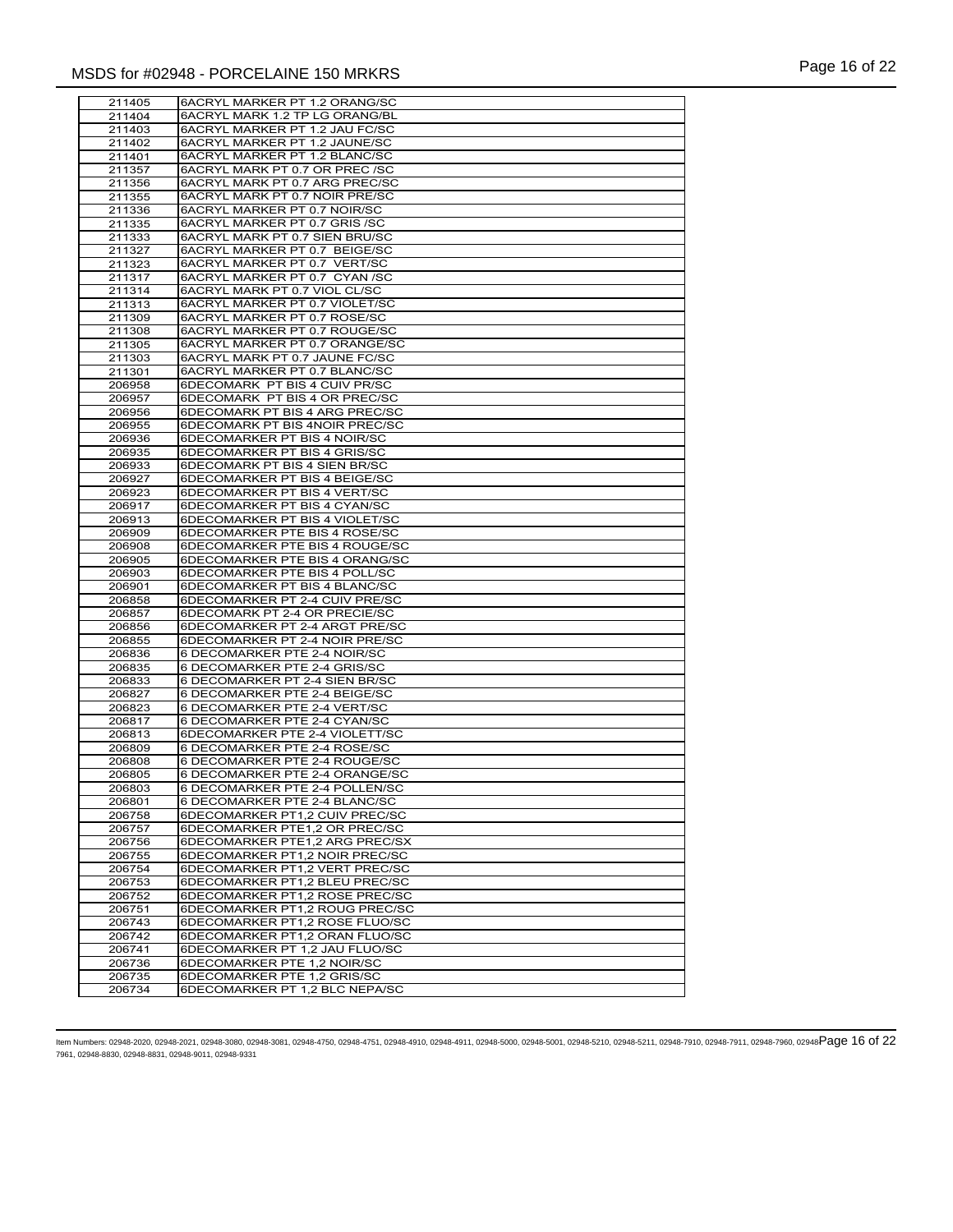| 206733 | 6DECOMARKER PT 1,2 SIEN BRU/SC |
|--------|--------------------------------|
| 206732 | 6 DECOMARKER PTE 1,2 MOKA/SC   |
|        |                                |
| 206731 | 6 DECOMARKER PTE 1,2 SANGUI/SC |
| 206730 | 6 DECOMARKER PTE 1,2 OCRE/SC   |
| 206729 | 6 DECOMARKER PTE 1,2 LIN/SC    |
| 206728 | 6DECOMARK PTE 1,2 TON CHAIR/SC |
| 206727 | 6DECOMARKER PTE 1,2 BEIGE/SC   |
| 206726 | 6DECOMARKER PTE 1,2 TAUPE/SC   |
| 206725 | 6DECOMARK PTE 1,2 GRIS VERT/sc |
| 206724 | 6 DECOMARK PTE 1,2 VERT LUM/SC |
| 206723 | 6 DECOMARKER PTE 1,2 VERT/SC   |
| 206722 | 6DECOMARK PT 1,2 VERT EMER/SC  |
| 206721 | 6DECOMARKER PT 1,2 VERT SAP/SC |
| 206720 | 6DECOMARKER P 1,2 BLEU NUIT/SC |
| 206719 | 6DECOMARKER PT 1,2 BLEU OUT/SC |
| 206718 | 6DECOMARK PT 1,2 BLEU CARAï/SC |
| 206717 | 6 DECOMARKER PTE 1,2 CYAN/SC   |
| 206716 | 6 DECOMARKER PTE1,2 TURQUOI/SC |
| 206715 | 6DECOMARKER PTE 1,2 BLEU CL/SC |
| 206714 | 6 DECOMARKER PTE 1,2 LAVAND/SC |
|        | 6DECOMARKER PTE 1,2 VIOLETT/SC |
| 206713 |                                |
| 206712 | 6DECOMARKER PTE 1,2 MURE/SC    |
| 206711 | 6DECOMARK PTE 1,2 VIOL VIF/SC  |
| 206710 | 6 DECOMARK PTE 1,2 ROSE CL/SC  |
| 206709 | 6 DECOMARKER PTE 1,2 ROSE/SC   |
| 206708 | 6 DECOMARKER PTE 1,2 ROUGE/SC  |
| 206707 | 6DECOMARKER PT 1,2 MAGENTA/SC  |
| 206706 | 6DECOMARKER PT 1,2 VERMILL/SC  |
| 206705 | 6DECOMARKER PTE 1,2 ORANGE/SC  |
| 206704 | 6DECOMARKER PTE1,2 ORAN CLR/SC |
| 206703 | 6 DECOMARKER PTE 1,2 POLLEN/SC |
| 206702 | 6DECOMARKER PT 1,2 JAUN SOL/SC |
| 206701 | 6 DECOMARKER PTE 1,2 BLANC/SC  |
| 206657 | 6DECOMARKER PTE 0,7 OR PREC/SC |
| 206656 | 6DECOMARKER PT 0,7 ARG PREC/SC |
| 206655 | 6DECOMARKER PT 0,7 NOIR PRE/SC |
| 206636 | 6 DECOMARKER PTE 0,7 NOIR/SC   |
| 206635 | 6 DECOMARKER PTE 0,7 GRIS/SC   |
| 206633 | 6DECOMARKER PTE 0,7 SIEN BR/SC |
| 206627 | 6 DECOMARKER PTE 0,7 BEIGE/SC  |
| 206623 | 6 DECOMARKER PTE 0,7 VERT/SC   |
| 206617 | 6 DECOMARKER PTE 0,7 CYAN/SC   |
| 206614 | 6 DECOMARKER PTE 0,7 LAVAND/SC |
| 206613 | 6 DECOMARK PTE 0,7 VIOLETTE/SC |
|        |                                |
| 206609 | 6 DECOMARKER PTE 0,7 ROSE/SC   |
| 206608 | 6 DECOMARKER PTE 0,7 ROUGE/SC  |
| 206605 | 6 DECOMARKER PTE 0,7 ORANGE/SC |
| 206603 | 6 DECOMARKER PTE 0,7 POLLEN/SC |
| 206601 | 6 DECOMARKER PTE 0,7 BLANC/SC  |
| 205958 | 6DECOMARK PT BISEAU 4 CUIV PR  |
| 205957 | 6DECOMARK PT BISEAU 4 OR PREC  |
| 205956 | 6DECOMARK PT BISEAU 4 ARG PREC |
| 205955 | 6DECOMARK PT BISEAU 4NOIR PREC |
| 205936 | 6DECOMARKER PT BISEAU 4 NOIR   |
| 205935 | 6DECOMARKER PT BIS 4 GRIS      |
| 205933 | 6DECOMARKER PT BIS 4 SIEN BR   |
| 205927 | 6DECOMARKER PT BISEAU 4 BEIGE  |
| 205923 | 6DECOMARKER PT BISEAU 4 VERT   |
| 205917 | 6DECOMARKER PT BISEAU 4 CYAN   |
| 205913 | 6DECOMARKER PT BISEAU 4 VIOLET |
| 205909 | 6DECOMARKER PTE BISEAU 4 ROSE  |
| 205908 | 6DECOMARKER PTE BISEAU 4 ROUGE |
| 205905 | 6DECOMARKER PTE BISEAU 4 ORANG |
| 205903 | 6DECOMARKER PTE BISEAU 4 POLL  |
| 205901 | 6DECOMARKER PT BISEAU 4 BLANC  |
| 205858 | 6DECOMARKER PTE 2-4 CUIVR PREC |
| 205857 | 6DECOMARKER PT 2-4 OR PRECIEUX |
|        |                                |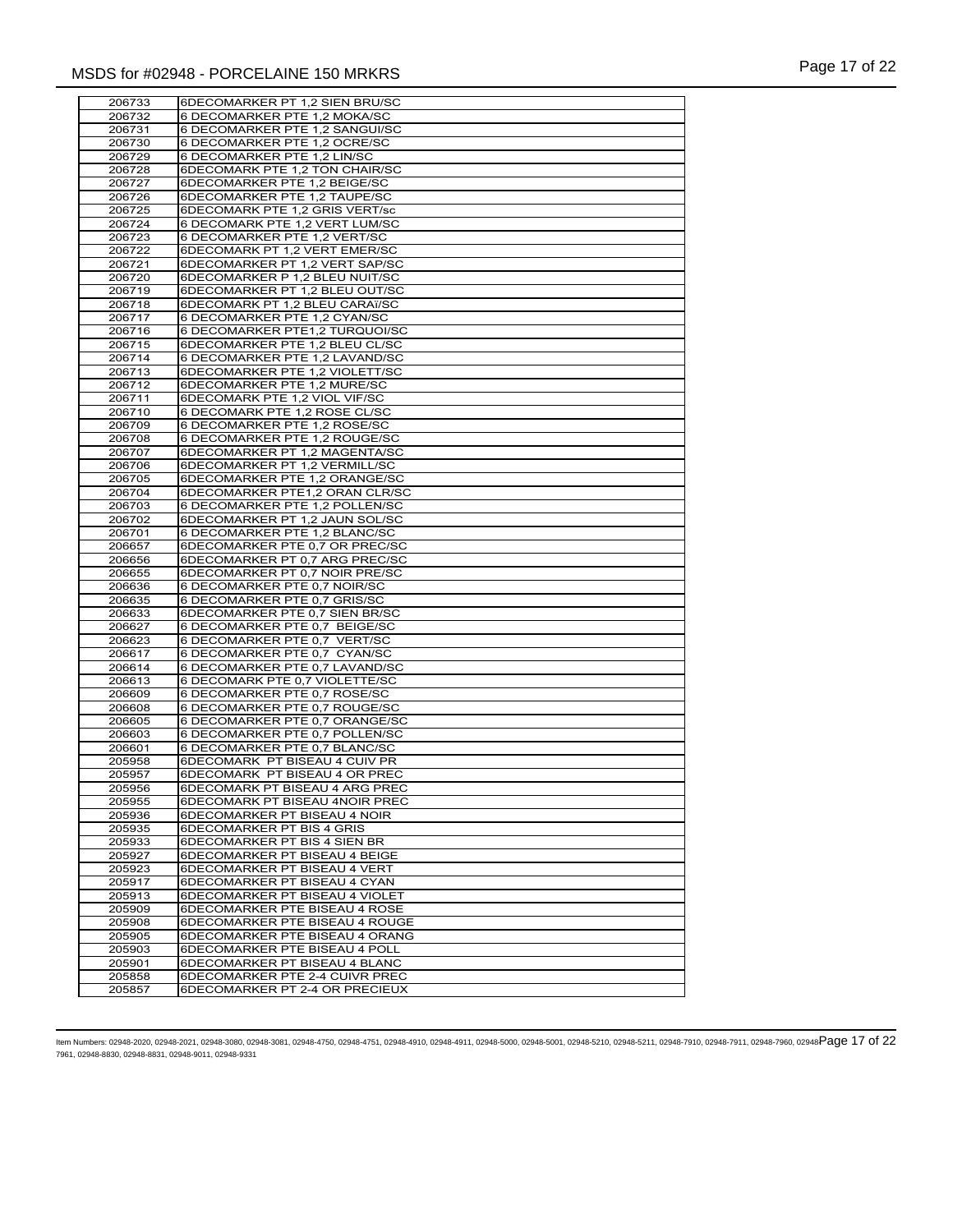| 205856           | 6DECOMARKER PTE 2-4 ARGENT PRE                                |
|------------------|---------------------------------------------------------------|
| 205855           | 6DECOMARKER PTE 2-4 NOIR PREC                                 |
| 205836           | 6 DECOMARKER PTE 2-4 NOIR                                     |
| 205835           | 6 DECOMARKER PTE 2-4 GRIS                                     |
| 205833           | 6 DECOMARKER PTE 2-4 SIEN BRUL                                |
| 205827           | 6 DECOMARKER PTE 2-4 BEIGE                                    |
| 205823           | 6 DECOMARKER PTE 2-4 VERT                                     |
| 205817           | 6 DECOMARKER PTE 2-4 CYAN                                     |
| 205813           | 6DECOMARKER PTE 2-4 VIOLETTE                                  |
| 205809           | 6 DECOMARKER PTE 2-4 ROSE                                     |
| 205808           | 6 DECOMARKER PTE 2-4 ROUGE                                    |
| 205805           | 6 DECOMARKER PTE 2-4 ORANGE                                   |
| 205803           | 6 DECOMARKER PTE 2-4 POLLEN                                   |
| 205801           | 6 DECOMARKER PTE 2-4 BLANC                                    |
| 205758           | 6DECOMARKER PTE1,2 CUIV PREC                                  |
| 205757           | 6DECOMARKER PTE1,2 OR PRECIEUX                                |
| 205756           | 6DECOMARKER PTE1,2 ARGENT PREC                                |
| 205755<br>205754 | 6DECOMARKER PTE1,2 NOIR PREC<br>6DECOMARKER PTE1,2 VERT PREC  |
| 205753           | 6DECOMARKER PTE1,2 BLEU PREC                                  |
| 205752           | 6DECOMARKER PTE1,2 ROSE PREC                                  |
| 205751           | 6DECOMARKER PTE1,2 ROUGE PREC                                 |
| 205743           | 6DECOMARKER PTE1,2 ROSE FLUO                                  |
| 205742           | 6DECOMARKER PTE1,2 ORANGE FLUO                                |
| 205741           | 6DECOMARKER PTE 1,2 JAU FLUO                                  |
| 205736           | 6DECOMARKER PTE 1,2 NOIR                                      |
| 205735           | 6DECOMARKER PTE 1,2 GRIS                                      |
| 205734           | 6DECOMARKER PTE 1,2 BLC NÉPAL                                 |
| 205733           | 6DECOMARKER PTE 1,2 SIEN BRUL                                 |
| 205732           | 6 DECOMARKER POINTE 1,2 MOKA                                  |
| 205731           | 6 DECOMARKER PTE 1,2 SANGUINE                                 |
| 205730           | 6 DECOMARKER POINTE 1,2 OCRE                                  |
| 205729           | 6 DECOMARKER POINTE 1,2 LIN                                   |
| 205728           | 6DECOMARKER PTE 1,2 TON CHAIR                                 |
| 205727           | 6DECOMARKER POINTE 1,2 BEIGE                                  |
| 205726           | 6DECOMARKER POINTE 1,2 TAUPE<br>6DECOMARKER PTE 1,2 GRIS VERT |
| 205725<br>205724 | 6 DECOMARKER PTE 1,2 VERT LUM                                 |
| 205723           | 6 DECOMARKER POINTE 1,2 VERT                                  |
| 205722           | 6DECOMARKER PT 1,2 VERT EMERAU                                |
| 205721           | 6DECOMARKER PTE 1,2 VERT SAPIN                                |
| 205720           | 6DECOMARKER PT 1,2 BLEU NUIT                                  |
| 205719           | 6DECOMARKER PT 1,2 BLEU OUTREM                                |
| 205718           | 6DECOMARKER PT 1,2 BLEU CARAïB                                |
| 205717           | 6 DECOMARKER PTE 1,2 CYAN                                     |
| 205716           | 6 DECOMARKER PTE 1,2 TURQUOISE                                |
| 205715           | 6DECOMARKER PTE 1,2 BLEU CLAIR                                |
| 205714           | 6 DECOMARKER PTE 1,2 LAVANDE                                  |
| 205713           | 6DECOMARKER PTE 1,2 VIOLETTE                                  |
| 205712           | 6DECOMARKER POINTE 1,2 MURE                                   |
| 205711           | 6DECOMARKER PTE 1,2 VIOLET VIF                                |
| 205710           | 6DECOMARKER PTE 1,2 ROSE CLAIR                                |
| 205709           | 6 DECOMARKER POINTE 1,2 ROSE                                  |
| 205708<br>205707 | 6 DECOMARKER POINTE 1,2 ROUGE<br>6DECOMARKER PT 1,2 MAGENTA   |
| 205706           | 6DECOMARKER PT 1,2 VERMILLON                                  |
| 205705           | 6DECOMARKER POINTE 1,2 ORANGE                                 |
| 205704           | 6DECOMARKER PTE 1,2 ORANGE CLR                                |
| 205703           | 6 DECOMARKER POINTE 1,2 POLLEN                                |
| 205702           | 6DECOMARKER PT 1,2 JAUN SOLEIL                                |
| 205701           | 6 DECOMARKER POINTE 1,2 BLANC                                 |
| 205657           | 6 DECOMARKER PTE 0,7 OR PREC                                  |
| 205656           | 6 DECOMARKER PTE 0,7 ARGT PREC                                |
| 205655           | 6 DECOMARKER PTE 0,7 NOIR PREC                                |
| 205636           | 6 DECOMARKER PTE 0,7 NOIR                                     |
| 205635           | 6 DECOMARKER PTE 0,7 GRIS                                     |
| 205633           | 6 DECOMARKER PTE 0,7 SIENNE BR                                |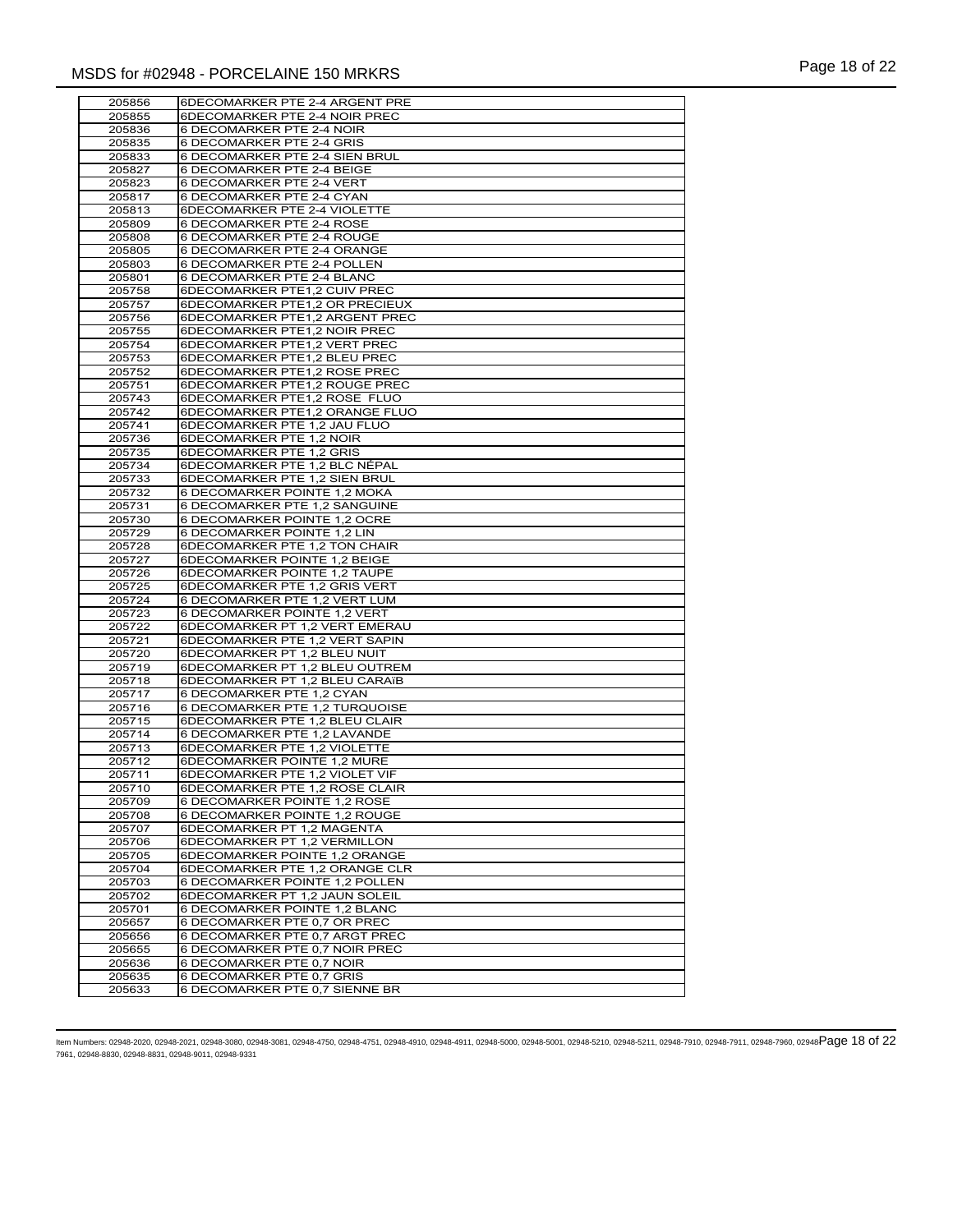| 205627           | 6 DECOMARKER PTE 0,7 BEIGE                                       |
|------------------|------------------------------------------------------------------|
| 205623           | 6 DECOMARKER PTE 0,7 VERT                                        |
| 205617           | 6 DECOMARKER PTE 0,7 CYAN                                        |
| 205614           | 6 DECOMARKER PTE 0,7 LAVANDE                                     |
| 205613           | 6 DECOMARKER PTE 0,7 VIOLETTE                                    |
| 205609           | 6 DECOMARKER PTE 0,7 ROSE                                        |
| 205608           | 6 DECOMARKER PTE 0,7 ROUGE                                       |
| 205605           | 6 DECOMARKER PTE 0,7 ORANGE                                      |
| 205603           | 6 DECOMARKER PTE 0.7 POLLEN                                      |
| 205601           | 6 DECOMARKER PTE 0,7 BLANC                                       |
| 205530           | 4SET 3 DECOMARKERS NOIR/BL/ARG                                   |
| 205507           | 4SET5DECOMARK ROS C/RO/LAV/V/N                                   |
| 205506           | 4SET 5DECOMARK OR/ARG/NR/RG/VT                                   |
| 205505<br>205504 | 4SET5 DECOMARK NR/JAU/RG/BL/VT<br>4SET3 DECOMARK P1.2 FLUO J/O/R |
| 205503           | 4SET3 DECOMARK PT1.2 NR/BL/OR                                    |
| 205502           | 4SET2 DECOMARKER PT 1,2 OR+ARG                                   |
| 205501           | 4SET2 DECOMARKER PT1,2 BL+NOIR                                   |
| 205033           | 5 SET4 MECHES 4MM 2RDES+2BISE                                    |
| 201743           | 3ACRYL MARK PT 5-15MM ROS FLUO                                   |
| 201742           | 3ACRYL MARK PT 5-15MM ORA FLUO                                   |
| 201741           | 3ACRYL MARK PT 5-15MM JAU FLUO                                   |
| 201736           | 3ACRYL MARK PT 5-15MM NOIR                                       |
| 201735           | 3ACRYL MARK PT 5-15MM GRIS                                       |
| 201732           | 3ACRYL MARK PT 5-15MM SIEN NAT                                   |
| 201723           | 3ACRYL MARK PT 5-15MM VERT                                       |
| 201722           | 3ACRYL MARK PT 5-15MM VERT EM                                    |
| 201719           | 3ACRYL MARK PT 5-15MM BLEU OUT                                   |
| 201718           | 3ACRYL MARK PT 5-15MM BLEU CAR                                   |
| 201717           | 3ACRYL MARK PT 5-15MM CYAN                                       |
| 201713           | 3ACRYL MARK PT 5-15MM VIOLET                                     |
| 201711<br>201708 | 3ACRYL MARK PT 5-15MM VIO VIF<br>3ACRYL MARK PT 5-15MM ROUGE     |
| 201707           | 3ACRYL MARK PT 5-15MM MAGENT                                     |
| 201705           | 3ACRYL MARK PT 5-15MM ORANGE                                     |
| 201704           | 3ACRYL MARK PT 5-15MM ORAN CL                                    |
| 201702           | 3ACRYL MARK PT 5-15MM JAUNE                                      |
| 201701           | 3ACRYL MARK PT 5-15MM BLANC                                      |
| 201658           | 6ACRYL MARK PT BISEAU4 CUIV PR                                   |
| 201657           | 6ACRYL MARK PT BISEAU 4 OR PRE                                   |
| 201656           | 6ACRYL MARK PT BISEAU 4 ARG PR                                   |
| 201655           | 6ACRYL MARK PT BISEAU 4 NOIR P                                   |
| 201636           | <b>6ACRYL MARK PT BISEAU 4 NOIR</b>                              |
| 201635           | 6ACRYL MARK PT BISEAU 4 GRIS                                     |
| 201633           | <b>6ACRYL MARK PT BISEAU 4 SIENBR</b>                            |
| 201627<br>201623 | 6ACRYL MARK PT BISEAU 4 BEIGE<br>6ACRYL MARK PT BISEAU 4 VERT    |
| 201617           | 6ACRYL MARK PT BISEAU 4 CYAN                                     |
| 201613           | 6ACRYL MARK PT BISEAU 4 VIOLET                                   |
| 201609           | 6ACRYL MARK PT BISEAU 4 ROSE                                     |
| 201608           | 6ACRYL MARK PT BISEAU 4 ROUGE                                    |
| 201605           | <b>6ACRYL MARK PT BISEAU 4 ORANGE</b>                            |
| 201603           | 6ACRYL MARK PT BISEAU 4 JAU FC                                   |
| 201601           | 6ACRYL MARK PT BISEAU 4 BLANC                                    |
| 201558           | 6 ACRYL MARKER PTE 4MM CUIV PR                                   |
| 201557           | 6 ACRYL MARKER PTE 4MM OR PR                                     |
| 201556           | 6 ACRYL MARKER PTE 4MM ARGT PR                                   |
| 201555           | 6 ACRYL MARKER PTE 4MM NOIR PR                                   |
| 201536           | 6 ACRYL MARKER PTE 4MM NOIR                                      |
| 201535           | 6 ACRYL MARKER PTE 4MM GRIS                                      |
| 201533           | 6 ACRYL MARKER PTE 4MM SIEN BR                                   |
| 201527<br>201523 | 6 ACRYL MARKER PTE 4MM BEIGE<br>6 ACRYL MARKER PTE 4MM VERT      |
| 201517           | 6 ACRYL MARKER PTE 4MM CYAN                                      |
| 201513           | 6 ACRYL MARKER PTE 4MM VIOLET                                    |
| 201509           | 6 ACRYL MARKER PTE 4MM ROSE                                      |
| 201508           | 6 ACRYL MARKER PTE 4MM ROUGE                                     |
|                  |                                                                  |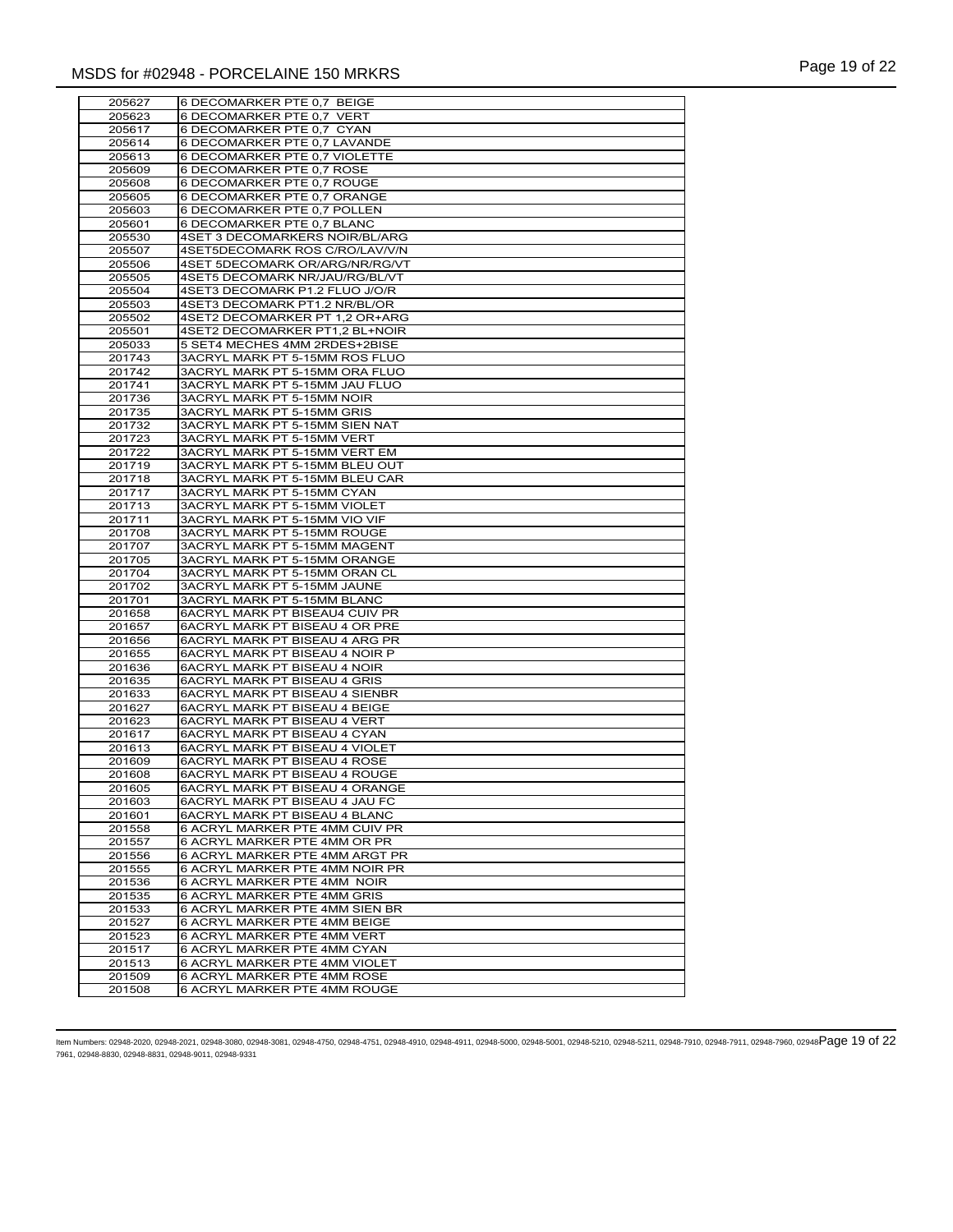| 201505           | 6 ACRYL MARKER PTE 4MM ORANGE                                    |
|------------------|------------------------------------------------------------------|
| 201503           | 6 ACRYL MARKER PTE 4MM JAUN FC                                   |
| 201501           | 6 ACRYL MARKER PTE 4MM BLANC                                     |
| 201458           | 6ACRYL MARKER PT 1.2 CUIVR PRE                                   |
| 201457           | 6ACRYL MARKER PT 1.2 OR PREC                                     |
| 201456           | 6ACRYL MARKER PT 1.2 ARG PREC                                    |
| 201455           | 6ACRYL MARKER PT 1.2 NOIR PREC                                   |
| 201454           | 6ACRYL MARKER PT 1.2 VERT PREC                                   |
| 201453           | 6ACRYL MARKER PT 1.2 BLEU PREC                                   |
| 201452           | 6ACRYL MARKER PT 1.2 ROSE PREC                                   |
| 201451           | 6ACRYL MARKER PT 1.2 ROUG PREC                                   |
| 201443<br>201442 | 6ACRYL MARKER PT 1.2 ROSE FLUO<br>6ACRYL MARKER PT 1.2 ORAN FLUO |
| 201441           | 6ACRYL MARKER PT 1.2 JAUN FLUO                                   |
| 201436           | 6ACRYL MARKER PT 1.2 NOIR                                        |
| 201435           | 6ACRYL MARKER PT 1.2 GRIS                                        |
| 201434           | 6ACRYL MARKER PT 1.2 BLC NEPAL                                   |
| 201433           | 6ACRYL MARKER PT 1.2 SIEN BRU                                    |
| 201432           | 6ACRYL MARKER PT 1.2 SIEN NAT                                    |
| 201431           | 6ACRYL MARKER PT 1.2 OCRE RGE                                    |
| 201430           | 6ACRYL MARKER PT 1.2 OCRE                                        |
| 201429           | 6ACRYL MARKER PT 1.2 LIN                                         |
| 201428           | <b>6ACRYL MARKER PT 1.2 TON CHAIR</b>                            |
| 201427           | 6ACRYL MARKER PT 1.2 BEIGE                                       |
| 201426           | <b>6ACRYL MARKER PT 1.2 TAUPE</b>                                |
| 201425<br>201424 | 6ACRYL MARKER PT 1.2 GRIS VERT<br>6ACRYL MARKER PT 1.2 VERT LUM  |
| 201423           | 6ACRYL MARKER PT 1.2 VERT                                        |
| 201422           | 6ACRYL MARKER PT 1.2 VERT EMER                                   |
| 201421           | 6ACRYL MARKER PT 1.2 VERT FONC                                   |
| 201420           | 6ACRYL MARKER PT 1.2 BLEU NUIT                                   |
| 201419           | 6ACRYL MARKER PT 1.2 BLEU OUTR                                   |
| 201418           | 6ACRYL MARKER PT 1.2 BLEU CARA                                   |
| 201417           | 6ACRYL MARKER PT 1.2 CYAN                                        |
| 201416           | 6ACRYL MARKER PT 1.2 TURQUOISE                                   |
| 201415           | 6ACRYL MARKER PT 1.2 BLEU CL                                     |
| 201414           | 6ACRYL MARKER PT 1.2 VIOL CL                                     |
| 201413           | 6ACRYL MARKER PT 1.2 VIOLET                                      |
| 201412<br>201411 | 6ACRYL MARKER PT 1.2 VIOLET OR<br>6ACRYL MARKER PT 1.2 VIOLET V  |
| 201410           | 6ACRYL MARKER PT 1.2 ROSE CL                                     |
| 201409           | 6ACRYL MARKER PT 1.2 ROSE                                        |
| 201408           | 6ACRYL MARKER PT 1.2 ROUGE                                       |
| 201407           | 6ACRYL MARKER PT 1.2 MAGENTA                                     |
| 201406           | 6ACRYL MARKER PT 1.2 VERMILLON                                   |
| 201405           | 6ACRYL MARKER PT 1.2 ORANGE                                      |
| 201404           | 6ACRYL MARKER PT 1.2 ORANGE CL                                   |
| 201403           | 6ACRYL MARKER PT 1.2 JAUN FCE                                    |
| 201402           | 6ACRYL MARKER PT 1.2 JAUNE                                       |
| 201401           | 6ACRYL MARKER PTE 1.2 BLANC                                      |
| 201357           | 6ACRYL MARKER PT 0.7 OR PREC                                     |
| 201356           |                                                                  |
|                  | 6ACRYL MARKER PT 0.7 ARG PREC                                    |
| 201355           | 6ACRYL MARKER PT 0.7 NOIR PREC                                   |
| 201336           | 6ACRYL MARKER PT 0.7 NOIR                                        |
| 201335<br>201333 | 6ACRYL MARKER PT 0.7 GRIS                                        |
| 201327           | 6ACRYL MARKER PT 0.7 SIEN BRUL<br>6ACRYL MARKER PT 0.7 BEIGE     |
| 201323           | 6ACRYL MARKER PT 0.7 VERT                                        |
| 201317           | 6ACRYL MARKER PT 0.7 CYAN                                        |
| 201314           | 6ACRYL MARKER PT 0.7 VIOLET CL                                   |
| 201313           | 6ACRYL MARKER PT 0.7 VIOLET                                      |
| 201309           | 6ACRYL MARKER PT 0.7 ROSE                                        |
| 201308           | 6ACRYL MARKER PT 0.7 ROUGE                                       |
| 201305           | 6ACRYL MARKER PT 0.7 ORANGE                                      |
| 201303           | 6ACRYL MARKER PT 0.7 JAUNE FCE                                   |
| 201301<br>201222 | 6ACRYL MARKER PTE 0.7 BLANC<br>4SET2 ACRYL MARK PT1.2 OR+ARG     |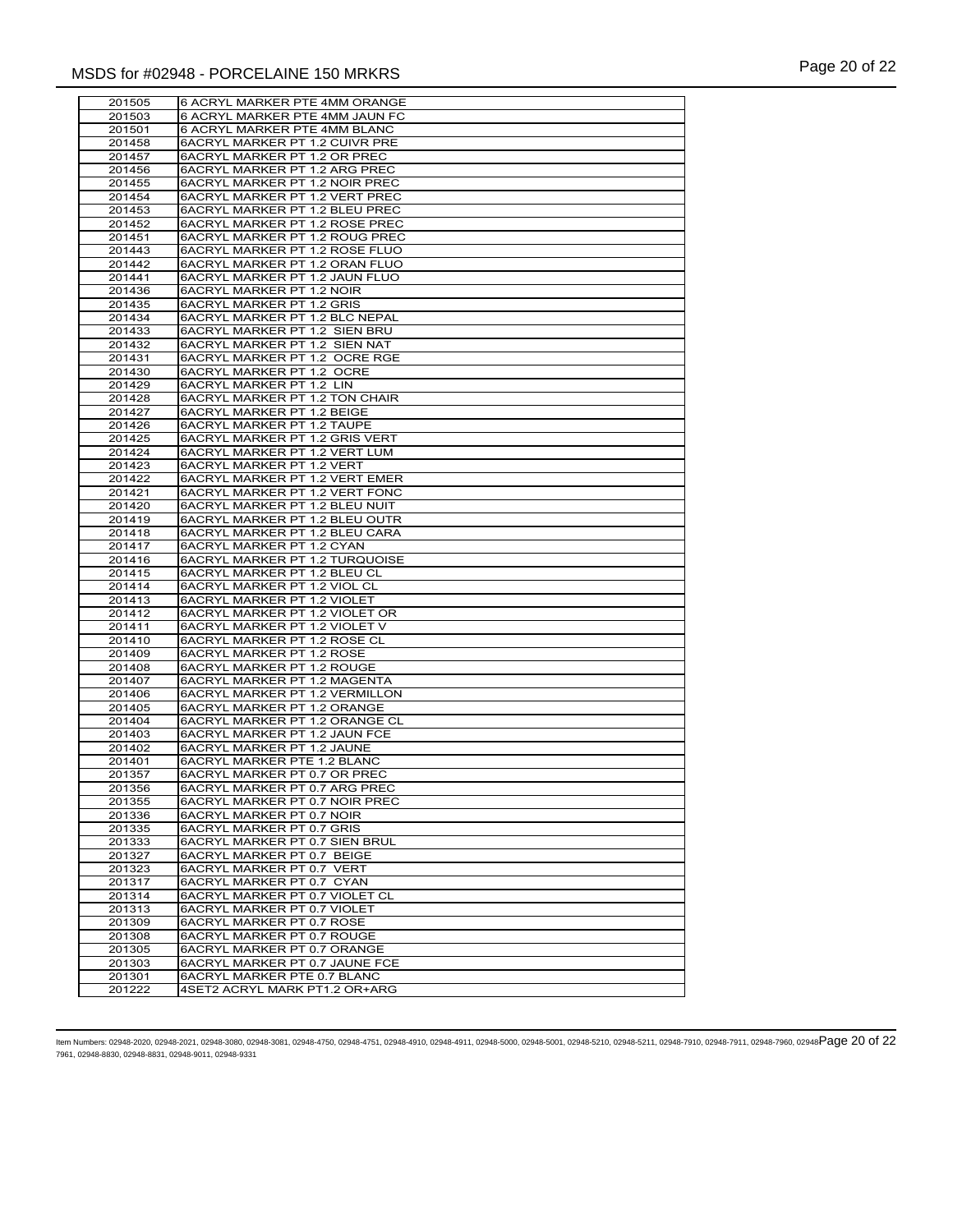| 201221           | 4SET 2ACRYL MARK PT1.2 BL+NOIR                                |
|------------------|---------------------------------------------------------------|
| 201213           | 4SET5 ACR MK BLC/BC/CY/BL/BLN                                 |
| 201212           | 4SET5 ACRYLMARK OR/AR/NR/RG/VT                                |
| 201211           | 4SET5 ACRYL MARK NR/JA/RG/BL/V                                |
| 201202           | 4SET 3 ACRYL MARKER NR/BL/ARG                                 |
| 201201           | 4SET3 ACRYL MARK P1.2 NR/BL/OR                                |
| 146000           | <b>SKRIB/SETASKRIB BOUCHONS</b>                               |
| 137026           | <b>SETASKRIB P FINE VERMILLON</b>                             |
| 137019           | SETASKRIB P FINE NOIR                                         |
| 135000           | SETASKRIB FEU MECHE RONDE                                     |
| 128000           | SETASKRIB 6 POINTES FINES ASS                                 |
| 126000           | SETASKRIB ETUI 12 FEUTRES ASS                                 |
| 119098           | VIT160 DEP FEUTRE NEUTRE                                      |
| 119097           | VIT160 DEP FEUTRE ANIS                                        |
| 119096           | VIT160 DEP FEUTRE MENTHE                                      |
| 119095           | VIT160 DEP FEUTRE AZUR                                        |
| 119094           | VIT160 DEP FEUTRE GITANE                                      |
| 119093           | VIT160 DEP FEUTRE MAUVE                                       |
| 119092           | VIT160 DEP FEUTRE ROSE                                        |
| 119091           | VIT160 DEP FEUTRE ORANGE                                      |
| 119090           | VIT160 DEP FEUTRE CITRON                                      |
| 118250           | ETUI 6 FEUTR V160 PRINTEMPS                                   |
| 118240           | ETUI 6 FEUTR V160 CLASSIQUE                                   |
| 118220           | ETUI 3 FEUTR V160 BASIQUE                                     |
| 118210           | ETUI 3 FEUT V160 CONTEMPORAIN                                 |
| 118100           | V160 BR 9 FEU ASSORTIS                                        |
| 118088           | VIT160 BR FEUTRE NOIR D'ENCRE                                 |
| 118087           | <b>VIT160 BR FEUTRE AMBRE</b>                                 |
| 118086           | VIT160 BR FEUTRE VERT SANTAL                                  |
| 118085           | VIT160 BR FEUTRE EMERAUDE                                     |
| 118084           | <b>VIT160 BR FEUTRE TURQUOISE</b>                             |
| 118083           | VIT160 BR FEUTRE ROSE BENGALE                                 |
| 118082           | VIT160 BR FEUTRE ROUGE PIMENT                                 |
| 118081           | VIT160 BR FEUTRE PAPRIKA                                      |
| 118080           | VIT160 BR FEUTRE JAUNE SOLEIL                                 |
| 116097           | V160 DEP FEUTRE/COQUE ANIS                                    |
| 116096           | V160 DEP FEU/COQ MENTHE                                       |
| 116095           | V160 DEP FEUTRE/COQUE AZUR                                    |
| 116094           | V160 FEU/COQ GITANE                                           |
| 116093           | V160 FEU/COQ MAUVE                                            |
| 116092           | V160 FEUTRE/COQUE ROSE<br>V160 FEU/COQ NOIRENCRE              |
| 116088<br>116086 | VIT160 BR FEUT/COQ VERT SANTAL                                |
| 116085           | VIT160 BR FEUTRE/COQ EMERAUDE                                 |
| 116084           | V160 BR FEU/COQ AZUR                                          |
| 116083           | VIT160 BR FEUT/COQ ROSE BENGAL                                |
| 116082           | V160 BR FEUTRE/COQUE ROUGE                                    |
| 116081           | VIT160 BR FEUTRE/COQ PAPRIKA                                  |
| 094303           | MECHE DE COTON 100GR                                          |
| 094221           | copeaux à dorer brun rouge                                    |
| 094220           | copeaux à dorer cuivre                                        |
| 094219           | copeaux à dorer argent                                        |
| 094218           | copeaux à dorer or                                            |
| 094215           | feuilles à dorer cuivre                                       |
| 094209           | feuilles à dorer argent                                       |
| 094208           | feuilles à dorer or                                           |
| 035080           | COLOREX SET 5X45ML COULEURS ASSORTIS + 1 MARQUEUR DRAWING GUM |
| 033104           | MARQUEUR DRAWING GUM SOUS COQUE POINTE 4 MM RONDE             |
| 033103           | MARQUEUR DRAWING GUM POINTE 4 MM RONDE                        |
| 033102           | MARQUEUR DRAWING GUM SOUS COQUE POINTE 0,7 MM                 |
| 033101           | MARQUEUR DRAWING GUM POINTE 0,7 MM                            |
| 022219           | P150 FEU COURT P.FINE ANTHRAC                                 |
| 022209           | P150 FEU COURT P.REG ANTHRACI                                 |
| 022011           | 50P150 REG. POINT MARKER WHITE                                |
| 021107           | P150 FEUT P. FIN/COQ AMAZONITE                                |
| 021103           | P150 FEUT P. FINE/COQ ECARLATE                                |
| 021101           | P150 FEUT P. FINE/COQ JAUNE ML                                |